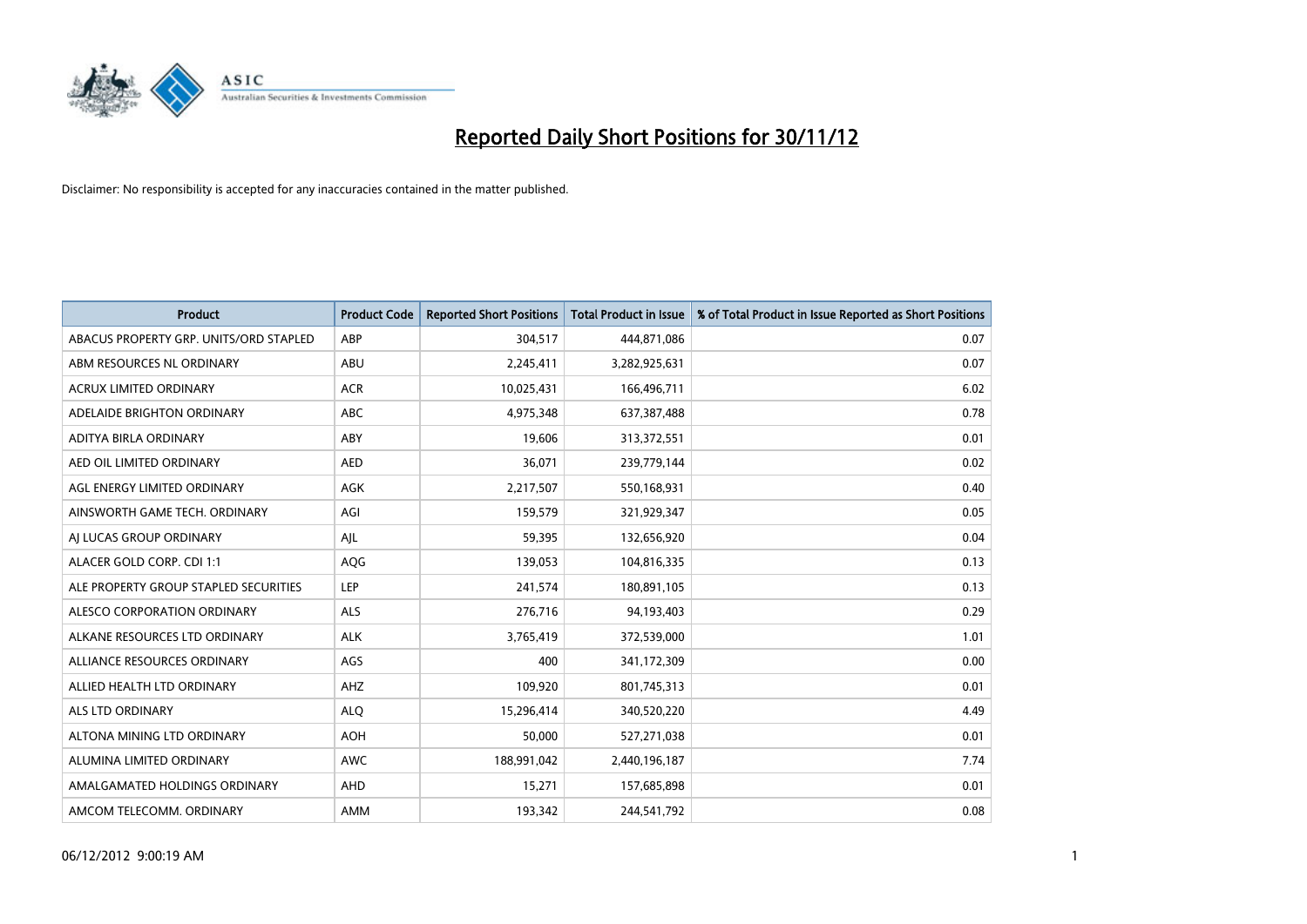

| <b>Product</b>                          | <b>Product Code</b> | <b>Reported Short Positions</b> | <b>Total Product in Issue</b> | % of Total Product in Issue Reported as Short Positions |
|-----------------------------------------|---------------------|---------------------------------|-------------------------------|---------------------------------------------------------|
| AMCOR LIMITED ORDINARY                  | <b>AMC</b>          | 1,987,689                       | 1,206,684,923                 | 0.16                                                    |
| AMP LIMITED ORDINARY                    | AMP                 | 7,152,559                       | 2,930,423,546                 | 0.24                                                    |
| AMPELLA MINING ORDINARY                 | <b>AMX</b>          | 4,866,648                       | 247,500,493                   | 1.97                                                    |
| ANGLOGOLD ASHANTI CDI 5:1               | AGG                 | 500                             | 89,207,765                    | 0.00                                                    |
| ANSELL LIMITED ORDINARY                 | <b>ANN</b>          | 3,804,599                       | 130,768,652                   | 2.91                                                    |
| ANTARES ENERGY LTD ORDINARY             | <b>AZZ</b>          | 553,826                         | 257,000,000                   | 0.22                                                    |
| ANZ BANKING GRP LTD ORDINARY            | ANZ                 | 13,719,583                      | 2,718,596,903                 | 0.50                                                    |
| APA GROUP STAPLED SECURITIES            | <b>APA</b>          | 13,931,186                      | 822,015,682                   | 1.69                                                    |
| APN NEWS & MEDIA ORDINARY               | <b>APN</b>          | 12,589,960                      | 661,526,586                   | 1.90                                                    |
| AQUARIUS PLATINUM. ORDINARY             | <b>AOP</b>          | 14,362,805                      | 486,851,336                   | 2.95                                                    |
| AQUILA RESOURCES ORDINARY               | <b>AQA</b>          | 8,757,604                       | 411,804,442                   | 2.13                                                    |
| ARAFURA RESOURCE LTD ORDINARY           | <b>ARU</b>          | 4,076,561                       | 441,270,644                   | 0.92                                                    |
| ARB CORPORATION ORDINARY                | <b>ARP</b>          | 79,594                          | 72,481,302                    | 0.11                                                    |
| ARDENT LEISURE GROUP STAPLED SECURITIES | AAD                 | 325,909                         | 397,774,513                   | 0.08                                                    |
| ARISTOCRAT LEISURE ORDINARY             | ALL                 | 14,978,413                      | 551,418,047                   | 2.72                                                    |
| ARRIUM LTD ORDINARY                     | ARI                 | 10,469,997                      | 1,351,527,328                 | 0.77                                                    |
| ASCIANO LIMITED ORDINARY                | <b>AIO</b>          | 3,219,925                       | 975,385,664                   | 0.33                                                    |
| ASG GROUP LIMITED ORDINARY              | <b>ASZ</b>          | 1,251,898                       | 206,720,839                   | 0.61                                                    |
| ASPEN GROUP ORD/UNITS STAPLED           | <b>APZ</b>          | 140,954                         | 1,197,188,521                 | 0.01                                                    |
| ASPIRE MINING LTD ORDINARY              | <b>AKM</b>          | 223,173                         | 620,594,556                   | 0.04                                                    |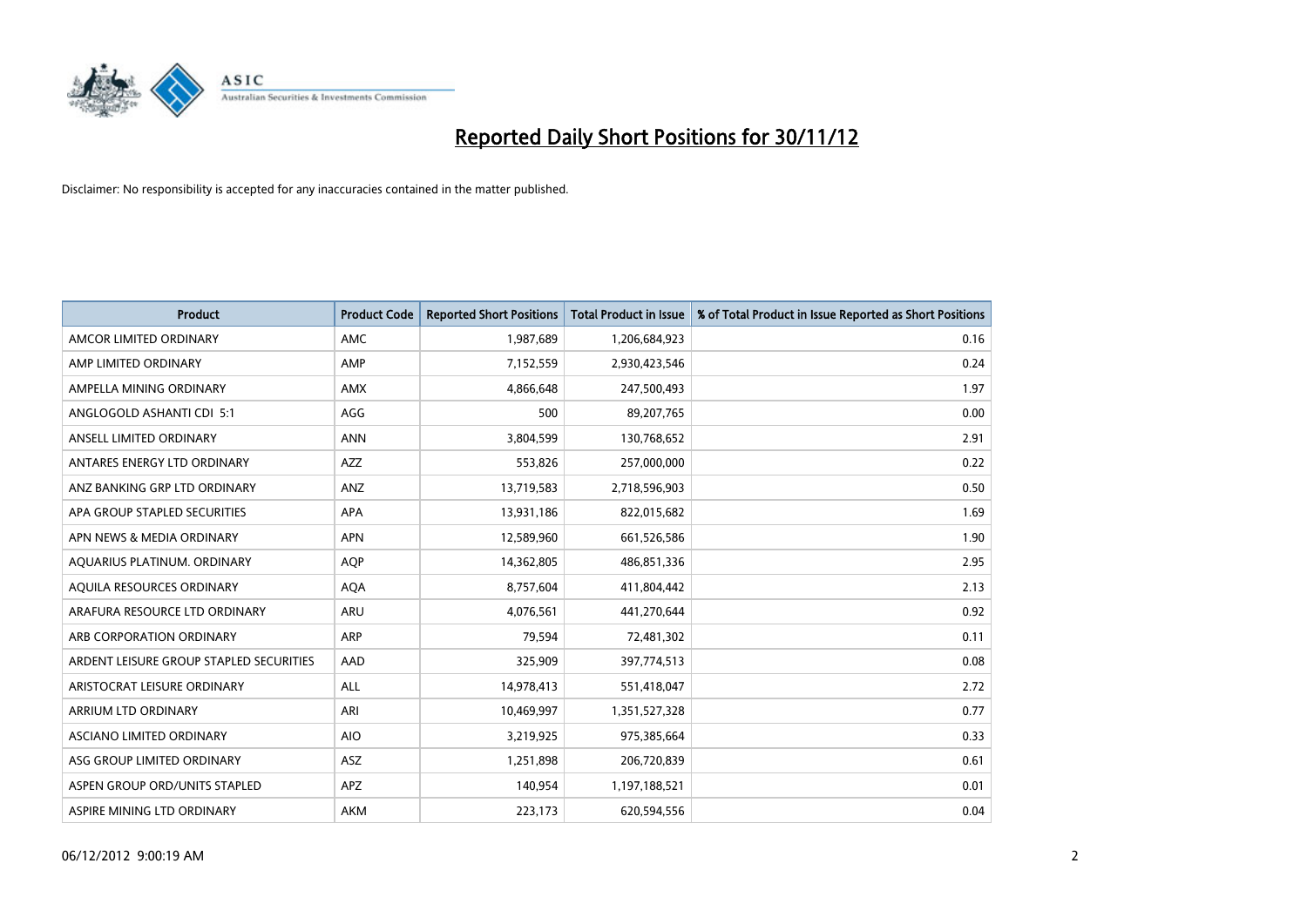

| <b>Product</b>                          | <b>Product Code</b> | <b>Reported Short Positions</b> | <b>Total Product in Issue</b> | % of Total Product in Issue Reported as Short Positions |
|-----------------------------------------|---------------------|---------------------------------|-------------------------------|---------------------------------------------------------|
| ASTRO JAP PROP GROUP STAPLED SECURITIES | AJA                 | 1,596                           | 58,445,002                    | 0.00                                                    |
| ASX LIMITED ORDINARY                    | <b>ASX</b>          | 3,627,219                       | 175,136,729                   | 2.07                                                    |
| ATLAS IRON LIMITED ORDINARY             | <b>AGO</b>          | 11,789,844                      | 904,805,993                   | 1.30                                                    |
| AURORA OIL & GAS ORDINARY               | <b>AUT</b>          | 5,729,967                       | 447,885,778                   | 1.28                                                    |
| AUSDRILL LIMITED ORDINARY               | ASL                 | 5,213,836                       | 309,351,962                   | 1.69                                                    |
| AUSENCO LIMITED ORDINARY                | <b>AAX</b>          | 888,863                         | 123,872,665                   | 0.72                                                    |
| AUSTAL LIMITED ORDINARY                 | ASB                 | 1,678,391                       | 190,674,573                   | 0.88                                                    |
| AUSTIN ENGINEERING ORDINARY             | ANG                 | 475,256                         | 72,314,403                    | 0.66                                                    |
| AUSTRALAND PROPERTY STAPLED SECURITY    | <b>ALZ</b>          | 612,557                         | 576,846,597                   | 0.11                                                    |
| AUSTRALIAN AGRICULT, ORDINARY           | AAC                 | 619,309                         | 312,905,085                   | 0.20                                                    |
| AUSTRALIAN INFRASTR. UNITS/ORDINARY     | <b>AIX</b>          | 1,042,124                       | 620,733,944                   | 0.17                                                    |
| AUSTRALIAN PHARM, ORDINARY              | API                 | 213,238                         | 488,115,883                   | 0.04                                                    |
| AUTOMOTIVE HOLDINGS ORDINARY            | AHE                 | 5,903                           | 260,579,682                   | 0.00                                                    |
| AVANCO RESOURCES LTD ORDINARY           | AVB                 | 158,103                         | 1,113,993,968                 | 0.01                                                    |
| AVIENNINGS LIMITED ORDINARY             | AVI                 | 175,000                         | 274,588,694                   | 0.06                                                    |
| AWE LIMITED ORDINARY                    | <b>AWE</b>          | 3,884,226                       | 522,116,985                   | 0.74                                                    |
| AZIMUTH RES LTD ORDINARY                | <b>AZH</b>          | 1,123,538                       | 419,864,886                   | 0.27                                                    |
| BANDANNA ENERGY ORDINARY                | <b>BND</b>          | 14,758,508                      | 528,481,199                   | 2.79                                                    |
| BANK OF QUEENSLAND. ORDINARY            | <b>BOQ</b>          | 8,324,215                       | 308,797,224                   | 2.70                                                    |
| <b>BASE RES LIMITED ORDINARY</b>        | <b>BSE</b>          | 466,341                         | 560,440,029                   | 0.08                                                    |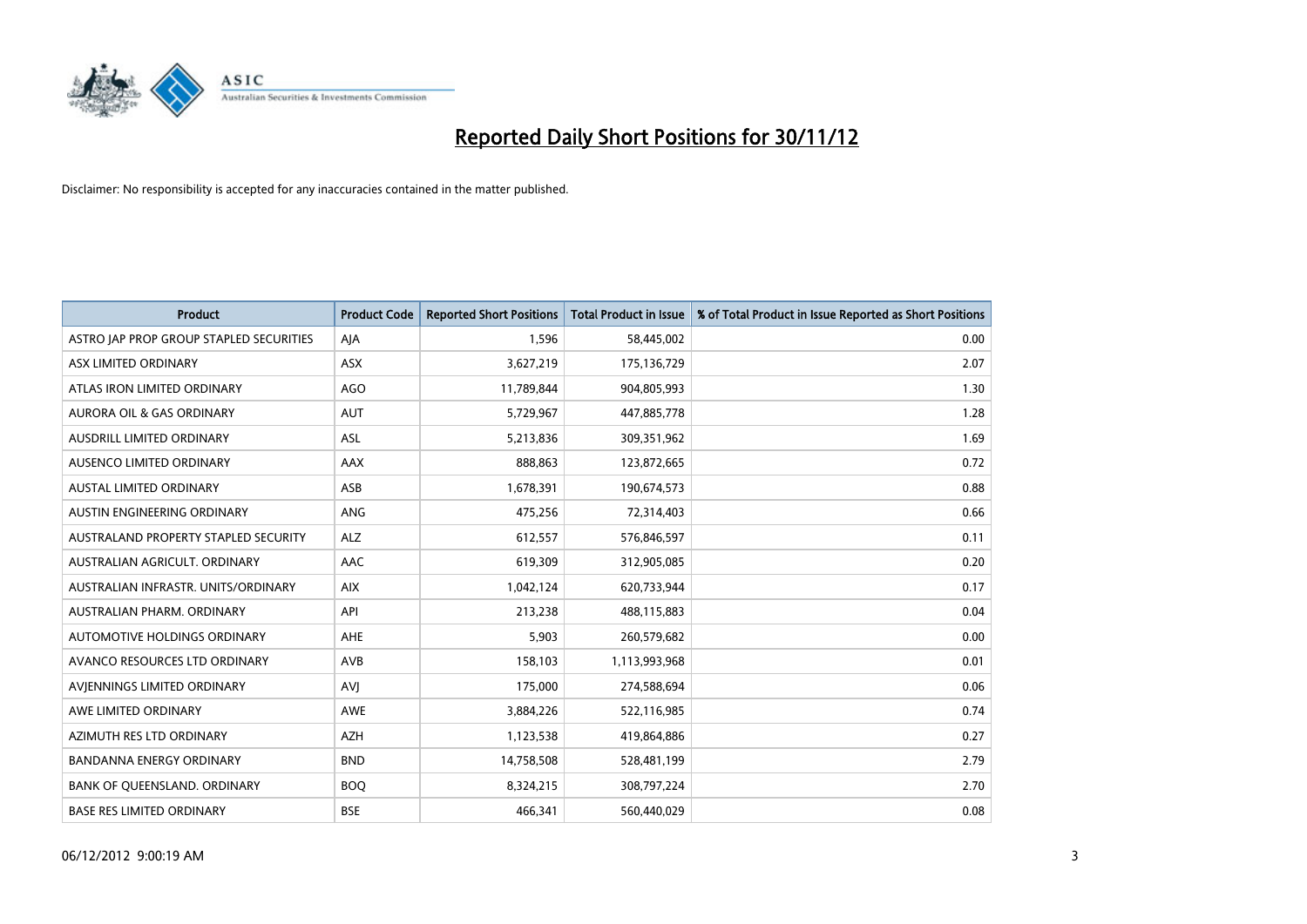

| <b>Product</b>                       | <b>Product Code</b> | <b>Reported Short Positions</b> | <b>Total Product in Issue</b> | % of Total Product in Issue Reported as Short Positions |
|--------------------------------------|---------------------|---------------------------------|-------------------------------|---------------------------------------------------------|
| <b>BATHURST RESOURCES ORDINARY</b>   | <b>BTU</b>          | 39,718,130                      | 697,247,997                   | 5.70                                                    |
| BC IRON LIMITED ORDINARY             | <b>BCI</b>          | 160,040                         | 103,861,000                   | 0.15                                                    |
| <b>BEACH ENERGY LIMITED ORDINARY</b> | <b>BPT</b>          | 22,380,221                      | 1,263,677,572                 | 1.77                                                    |
| BEADELL RESOURCE LTD ORDINARY        | <b>BDR</b>          | 12,852,869                      | 742,204,752                   | 1.73                                                    |
| BENDIGO AND ADELAIDE ORDINARY        | <b>BEN</b>          | 9,341,743                       | 402,290,277                   | 2.32                                                    |
| BERKELEY RESOURCES ORDINARY          | <b>BKY</b>          | 179,585                         | 179,393,273                   | 0.10                                                    |
| BETASHARES ASX FIN ETF UNITS         | <b>OFN</b>          | 4,516                           | 3,412,501                     | 0.13                                                    |
| BHP BILLITON LIMITED ORDINARY        | <b>BHP</b>          | 8,356,190                       | 3,211,691,105                 | 0.26                                                    |
| <b>BILLABONG ORDINARY</b>            | <b>BBG</b>          | 4,546,569                       | 478,944,292                   | 0.95                                                    |
| <b>BLACKTHORN RESOURCES ORDINARY</b> | <b>BTR</b>          | 261,911                         | 164,285,950                   | 0.16                                                    |
| BLUESCOPE STEEL LTD ORDINARY         | <b>BSL</b>          | 9,431,849                       | 3,349,185,247                 | 0.28                                                    |
| <b>BOART LONGYEAR ORDINARY</b>       | <b>BLY</b>          | 6,027,649                       | 461,163,412                   | 1.31                                                    |
| <b>BOOM LOGISTICS ORDINARY</b>       | <b>BOL</b>          | 91,310                          | 468,663,585                   | 0.02                                                    |
| BORAL LIMITED, ORDINARY              | <b>BLD</b>          | 49,433,760                      | 766,235,816                   | 6.45                                                    |
| <b>BOUGAINVILLE COPPER ORDINARY</b>  | <b>BOC</b>          |                                 | 401,062,500                   | 0.00                                                    |
| <b>BOULDER STEEL ORDINARY</b>        | <b>BGD</b>          | 100,000                         | 552,596,852                   | 0.02                                                    |
| <b>BRADKEN LIMITED ORDINARY</b>      | <b>BKN</b>          | 11,659,573                      | 169,240,662                   | 6.89                                                    |
| <b>BRAMBLES LIMITED ORDINARY</b>     | <b>BXB</b>          | 4,572,759                       | 1,556,163,328                 | 0.29                                                    |
| <b>BREVILLE GROUP LTD ORDINARY</b>   | <b>BRG</b>          | 770,416                         | 130,095,322                   | 0.59                                                    |
| BRICKWORKS LIMITED ORDINARY          | <b>BKW</b>          | 68,089                          | 147,818,132                   | 0.05                                                    |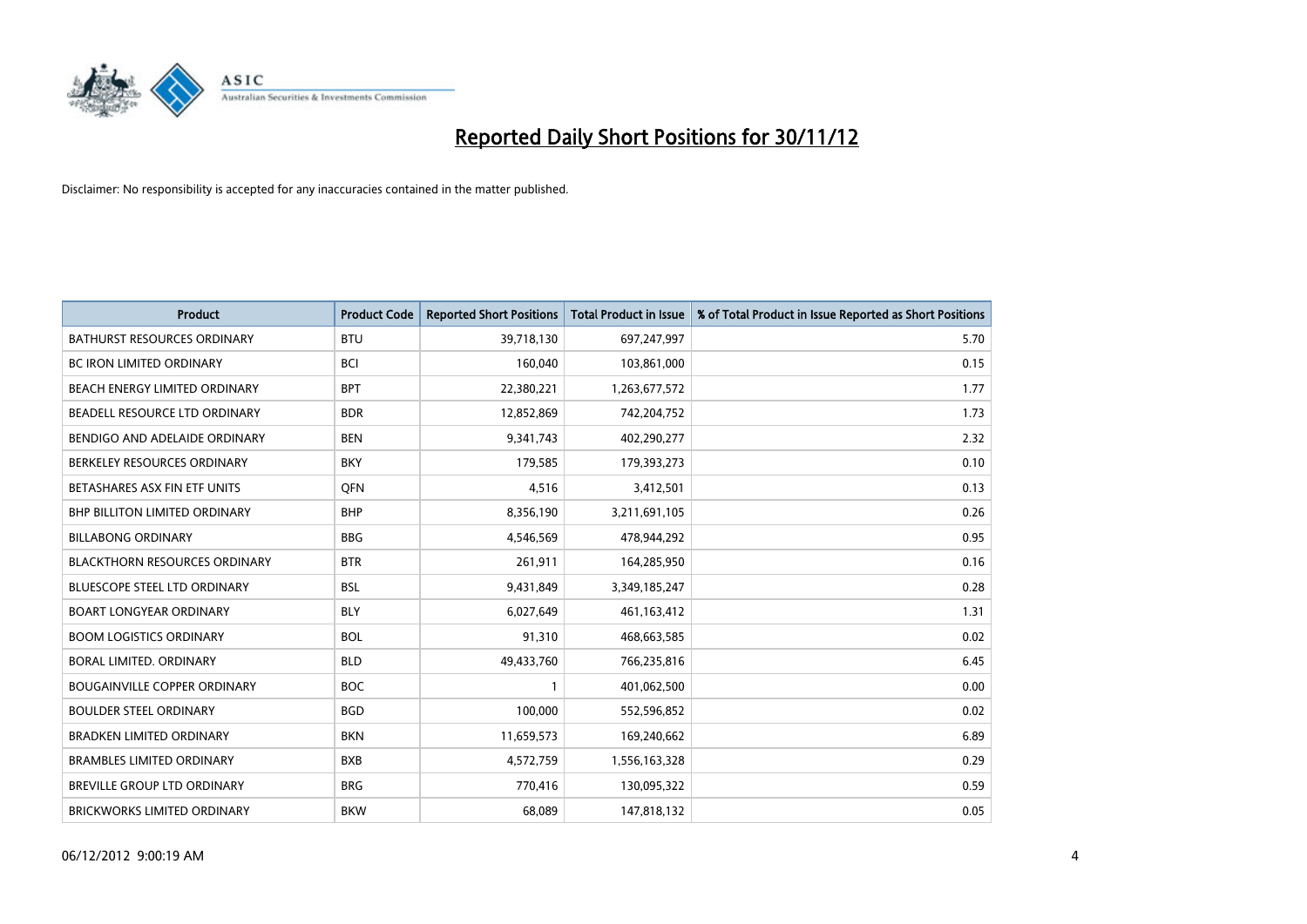

| <b>Product</b>                          | <b>Product Code</b> | <b>Reported Short Positions</b> | <b>Total Product in Issue</b> | % of Total Product in Issue Reported as Short Positions |
|-----------------------------------------|---------------------|---------------------------------|-------------------------------|---------------------------------------------------------|
| <b>BROCKMAN MINING LTD ORDINARY</b>     | <b>BCK</b>          | 91.872                          | 7,224,094,327                 | 0.00                                                    |
| BT INVESTMENT MNGMNT ORDINARY           | <b>BTT</b>          | 41,977                          | 268,989,279                   | 0.02                                                    |
| <b>BURU ENERGY ORDINARY</b>             | <b>BRU</b>          | 10,361,785                      | 266,312,599                   | 3.89                                                    |
| <b>BWP TRUST ORDINARY UNITS</b>         | <b>BWP</b>          | 2,743,596                       | 533,645,790                   | 0.51                                                    |
| CABCHARGE AUSTRALIA ORDINARY            | CAB                 | 5,144,924                       | 120,430,683                   | 4.27                                                    |
| <b>CALIBRE GROUP LTD ORDINARY</b>       | <b>CGH</b>          | 513,535                         | 307,378,401                   | 0.17                                                    |
| CALTEX AUSTRALIA ORDINARY               | <b>CTX</b>          | 4,751,374                       | 270,000,000                   | 1.76                                                    |
| CAPE LAMBERT RES LTD ORDINARY           | <b>CFE</b>          | 864,790                         | 689,108,792                   | 0.13                                                    |
| CARABELLA RES LTD ORDINARY              | <b>CLR</b>          | 70,760                          | 133,642,797                   | 0.05                                                    |
| <b>CARBON ENERGY ORDINARY</b>           | <b>CNX</b>          | 48,071                          | 776,306,566                   | 0.01                                                    |
| CARDNO LIMITED ORDINARY                 | CDD                 | 6,047,328                       | 139,180,293                   | 4.34                                                    |
| <b>CARINDALE PROPERTY UNIT</b>          | <b>CDP</b>          | 8,000                           | 70,000,000                    | 0.01                                                    |
| CARNARVON PETROLEUM ORDINARY            | <b>CVN</b>          | 1,086,156                       | 937,257,700                   | 0.12                                                    |
| <b>CARNAVALE RESOURCES ORDINARY</b>     | CAV                 | 5,000                           | 87,739,708                    | 0.01                                                    |
| CARSALES.COM LTD ORDINARY               | <b>CRZ</b>          | 8,810,169                       | 235,760,995                   | 3.74                                                    |
| CASH CONVERTERS ORDINARY                | CCV                 | 1,459,583                       | 385,361,025                   | 0.38                                                    |
| CEDAR WOODS PROP. ORDINARY              | <b>CWP</b>          | 4,410                           | 73,047,793                    | 0.01                                                    |
| CENTRAL PETROLEUM ORDINARY              | <b>CTP</b>          | 200,000                         | 1,386,978,365                 | 0.01                                                    |
| CENTRO RETAIL AUST ORD/UNIT STAPLED SEC | <b>CRF</b>          | 4,703,688                       | 1,427,391,696                 | 0.33                                                    |
| CERAMIC FUEL CELLS ORDINARY             | CFU                 | 392                             | 1,559,231,320                 | 0.00                                                    |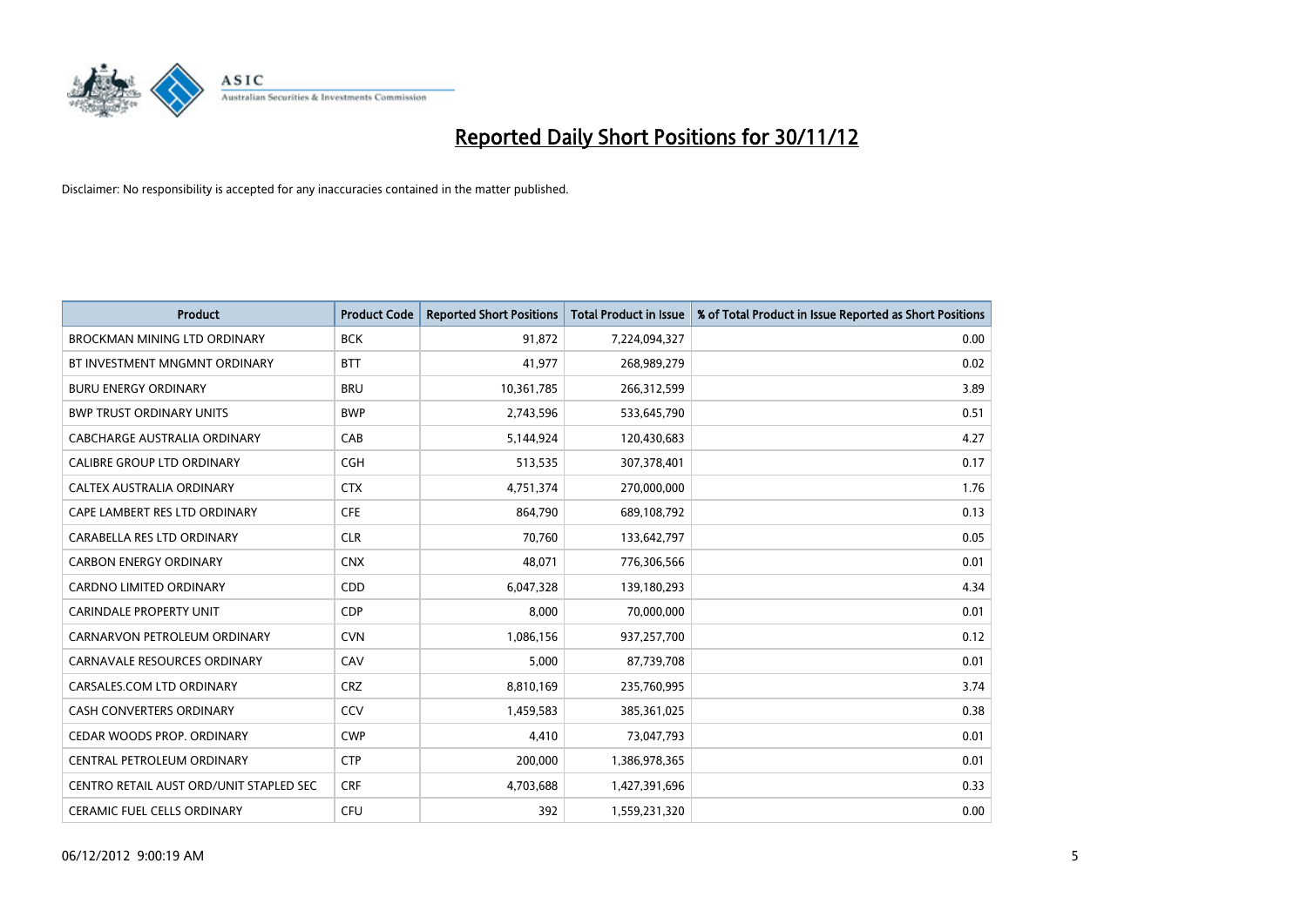

| <b>Product</b>                           | <b>Product Code</b> | <b>Reported Short Positions</b> | <b>Total Product in Issue</b> | % of Total Product in Issue Reported as Short Positions |
|------------------------------------------|---------------------|---------------------------------|-------------------------------|---------------------------------------------------------|
| CFS RETAIL TRUST GRP STAPLED SECURITIES  | <b>CFX</b>          | 39,579,623                      | 2,828,495,659                 | 1.40                                                    |
| <b>CHALLENGER DIV.PRO. STAPLED UNITS</b> | <b>CDI</b>          | 52,000                          | 214,101,013                   | 0.02                                                    |
| CHALLENGER LIMITED ORDINARY              | <b>CGF</b>          | 6,860,294                       | 544,652,710                   | 1.26                                                    |
| CHARTER HALL GROUP STAPLED US PROHIBIT.  | <b>CHC</b>          | 399,626                         | 298,730,356                   | 0.13                                                    |
| <b>CHARTER HALL RETAIL UNITS</b>         | <b>COR</b>          | 771,835                         | 334,098,571                   | 0.23                                                    |
| <b>CHORUS LIMITED ORDINARY</b>           | <b>CNU</b>          | 983,281                         | 385,082,123                   | 0.26                                                    |
| CITIGOLD CORP LTD ORDINARY               | <b>CTO</b>          | 1,363,288                       | 1,238,622,051                 | 0.11                                                    |
| <b>CLOUGH LIMITED ORDINARY</b>           | <b>CLO</b>          | 100,322                         | 775,259,839                   | 0.01                                                    |
| <b>CNPR GRP UNITS/ORD STAPLED</b>        | <b>CNP</b>          | 2,537                           | 972,414,514                   | 0.00                                                    |
| COAL OF AFRICA LTD ORDINARY              | <b>CZA</b>          | 67,650                          | 800,951,034                   | 0.01                                                    |
| COALSPUR MINES LTD ORDINARY              | <b>CPL</b>          | 14,576,501                      | 620,729,899                   | 2.35                                                    |
| COCA-COLA AMATIL ORDINARY                | <b>CCL</b>          | 3,847,594                       | 762,133,414                   | 0.50                                                    |
| <b>COCHLEAR LIMITED ORDINARY</b>         | <b>COH</b>          | 4,938,777                       | 57,026,689                    | 8.66                                                    |
| <b>COCKATOO COAL ORDINARY</b>            | <b>COK</b>          | 17,244,176                      | 1,016,746,908                 | 1.70                                                    |
| CODAN LIMITED ORDINARY                   | <b>CDA</b>          | 48,890                          | 176,862,573                   | 0.03                                                    |
| <b>COLLINS FOODS LTD ORDINARY</b>        | <b>CKF</b>          | 23,670                          | 93,000,003                    | 0.03                                                    |
| COMMONWEALTH BANK, ORDINARY              | <b>CBA</b>          | 16,104,162                      | 1,609,180,841                 | 1.00                                                    |
| <b>COMMONWEALTH PROP ORDINARY UNITS</b>  | <b>CPA</b>          | 15,486,763                      | 2,347,003,413                 | 0.66                                                    |
| <b>COMPASS RESOURCES ORDINARY</b>        | <b>CMR</b>          | 7,472                           | 1,403,744,100                 | 0.00                                                    |
| <b>COMPUTERSHARE LTD ORDINARY</b>        | <b>CPU</b>          | 10,772,582                      | 555,664,059                   | 1.94                                                    |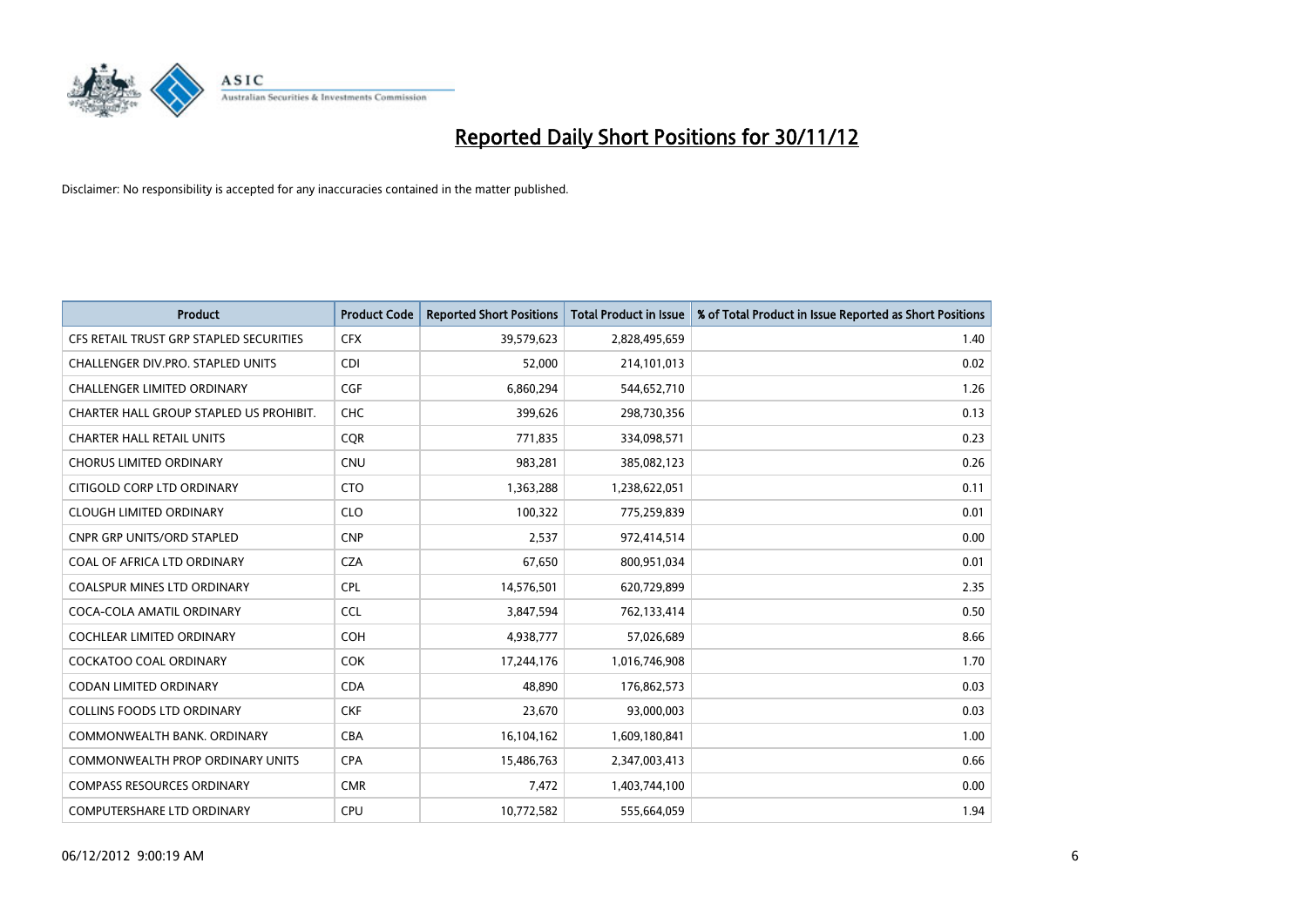

| <b>Product</b>                          | <b>Product Code</b> | <b>Reported Short Positions</b> | Total Product in Issue | % of Total Product in Issue Reported as Short Positions |
|-----------------------------------------|---------------------|---------------------------------|------------------------|---------------------------------------------------------|
| CONTINENTAL COAL LTD ORDINARY           | <b>CCC</b>          | 983                             | 473,061,772            | 0.00                                                    |
| COOPER ENERGY LTD ORDINARY              | <b>COE</b>          | 283,844                         | 328,694,257            | 0.09                                                    |
| <b>CORP TRAVEL LIMITED ORDINARY</b>     | <b>CTD</b>          | 134,863                         | 74,971,020             | 0.18                                                    |
| <b>CREDIT CORP GROUP ORDINARY</b>       | <b>CCP</b>          | 48,336                          | 45,932,899             | 0.11                                                    |
| <b>CROMWELL PROP STAPLED SECURITIES</b> | <b>CMW</b>          | 3,103,935                       | 1,225,539,033          | 0.25                                                    |
| <b>CROWN LIMITED ORDINARY</b>           | <b>CWN</b>          | 4,684,666                       | 728,394,185            | 0.64                                                    |
| <b>CSG LIMITED ORDINARY</b>             | CSV                 | 512,516                         | 282,567,499            | 0.18                                                    |
| <b>CSL LIMITED ORDINARY</b>             | <b>CSL</b>          | 2,651,179                       | 501,620,777            | 0.53                                                    |
| <b>CSR LIMITED ORDINARY</b>             | <b>CSR</b>          | 43,609,052                      | 506,000,315            | 8.62                                                    |
| <b>CUDECO LIMITED ORDINARY</b>          | CDU                 | 6,533,642                       | 188,343,961            | 3.47                                                    |
| DART ENERGY LTD ORDINARY                | <b>DTE</b>          | 15,959,979                      | 812,965,406            | 1.96                                                    |
| DAVID JONES LIMITED ORDINARY            | <b>DJS</b>          | 55,962,718                      | 531,788,775            | 10.52                                                   |
| <b>DECMIL GROUP LIMITED ORDINARY</b>    | <b>DCG</b>          | 1,254,079                       | 168,203,219            | 0.75                                                    |
| DEVINE LIMITED ORDINARY                 | <b>DVN</b>          | 254,481                         | 158,730,556            | 0.16                                                    |
| DEXUS PROPERTY GROUP STAPLED UNITS      | <b>DXS</b>          | 10,420,826                      | 4,839,024,176          | 0.22                                                    |
| DISCOVERY METALS LTD ORDINARY           | <b>DML</b>          | 4,643,741                       | 486,986,451            | 0.95                                                    |
| DOMINO PIZZA ENTERPR ORDINARY           | <b>DMP</b>          | 10,551                          | 70,192,674             | 0.02                                                    |
| DORAY MINERALS LTD ORDINARY             | <b>DRM</b>          | 105,000                         | 139,200,101            | 0.08                                                    |
| DOWNER EDI LIMITED ORDINARY             | <b>DOW</b>          | 11,619,250                      | 429,100,296            | 2.71                                                    |
| DRILLSEARCH ENERGY ORDINARY             | <b>DLS</b>          | 2,618,381                       | 388,368,803            | 0.67                                                    |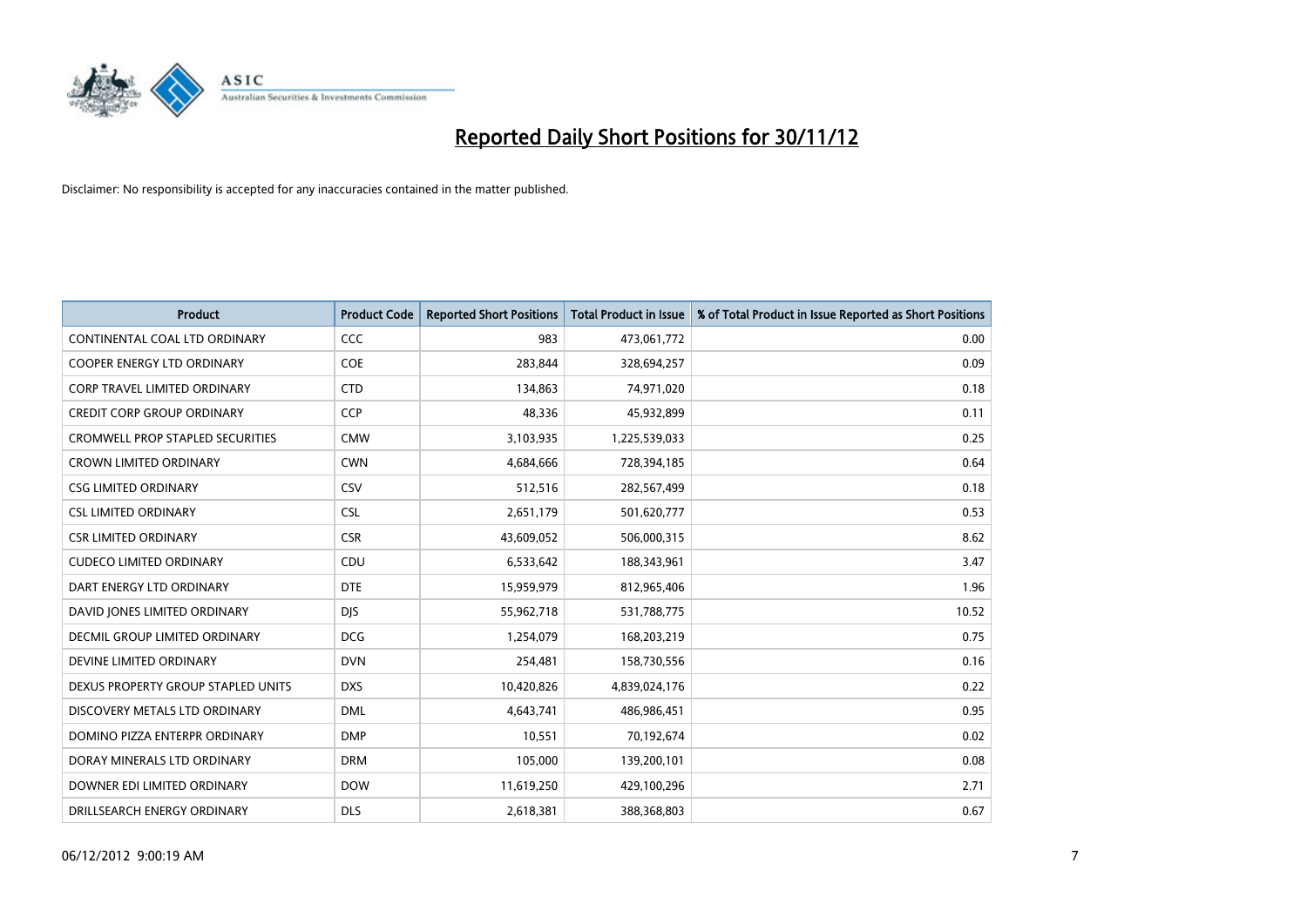

| <b>Product</b>                        | <b>Product Code</b> | <b>Reported Short Positions</b> | <b>Total Product in Issue</b> | % of Total Product in Issue Reported as Short Positions |
|---------------------------------------|---------------------|---------------------------------|-------------------------------|---------------------------------------------------------|
| DUET GROUP STAPLEDUSPROH.DEFSET       | <b>DUEDA</b>        | 4,480,487                       | 1,158,216,750                 | 0.39                                                    |
| DULUXGROUP LIMITED ORDINARY           | <b>DLX</b>          | 21,090,848                      | 368,984,902                   | 5.72                                                    |
| ECHO ENTERTAINMENT ORDINARY           | <b>EGP</b>          | 9,047,777                       | 825,672,730                   | 1.10                                                    |
| <b>ELDERS LIMITED ORDINARY</b>        | <b>ELD</b>          | 19,303,661                      | 448,598,480                   | 4.30                                                    |
| ELEMENTAL MINERALS ORDINARY           | <b>ELM</b>          | 131,473                         | 243,614,280                   | 0.05                                                    |
| ELEMENTOS LIMITED ORDINARY            | <b>ELT</b>          | 16                              | 148,352,638                   | 0.00                                                    |
| <b>EMECO HOLDINGS ORDINARY</b>        | <b>EHL</b>          | 7,642,927                       | 625,904,712                   | 1.22                                                    |
| <b>ENDEAVOUR MIN CORP CDI 1:1</b>     | <b>EVR</b>          | 134,804                         | 124, 161, 564                 | 0.11                                                    |
| ENERGY RESOURCES ORDINARY 'A'         | ERA                 | 6,945,370                       | 517,725,062                   | 1.34                                                    |
| <b>ENERGY WORLD CORPOR, ORDINARY</b>  | <b>EWC</b>          | 23,579,649                      | 1,734,166,672                 | 1.36                                                    |
| <b>ENVESTRA LIMITED ORDINARY</b>      | <b>ENV</b>          | 14,422,353                      | 1,603,333,497                 | 0.90                                                    |
| EQUATORIAL RES LTD ORDINARY           | <b>EQX</b>          | 131,375                         | 117,235,353                   | 0.11                                                    |
| EVOLUTION MINING LTD ORDINARY         | <b>EVN</b>          | 3,716,213                       | 707,942,989                   | 0.52                                                    |
| FAIRFAX MEDIA LTD ORDINARY            | <b>FXI</b>          | 288,693,300                     | 2,351,955,725                 | 12.27                                                   |
| FAR LTD ORDINARY                      | <b>FAR</b>          | 21,000,000                      | 2,499,846,742                 | 0.84                                                    |
| FKP PROPERTY GROUP STAPLED SECURITIES | <b>FKP</b>          | 36,958,718                      | 2,251,016,386                 | 1.64                                                    |
| FLEETWOOD CORP ORDINARY               | <b>FWD</b>          | 1,847,724                       | 60,033,258                    | 3.08                                                    |
| FLETCHER BUILDING ORDINARY            | <b>FBU</b>          | 7,224,696                       | 684,793,538                   | 1.06                                                    |
| <b>FLEXIGROUP LIMITED ORDINARY</b>    | <b>FXL</b>          | 253,683                         | 286,986,003                   | 0.09                                                    |
| FLIGHT CENTRE ORDINARY                | <b>FLT</b>          | 11,960,430                      | 100,154,646                   | 11.94                                                   |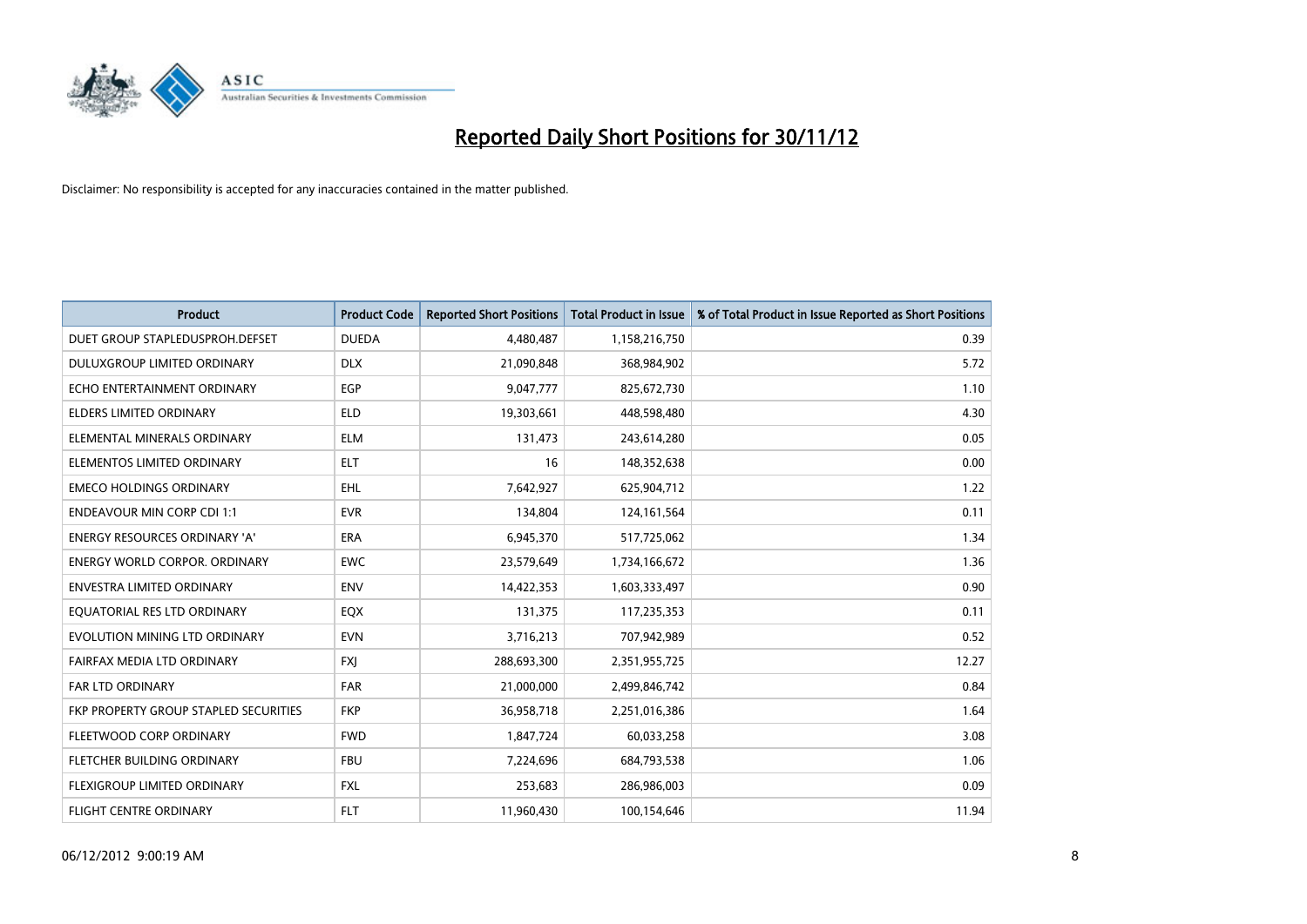

| <b>Product</b>                            | <b>Product Code</b> | <b>Reported Short Positions</b> | <b>Total Product in Issue</b> | % of Total Product in Issue Reported as Short Positions |
|-------------------------------------------|---------------------|---------------------------------|-------------------------------|---------------------------------------------------------|
| FLINDERS MINES LTD ORDINARY               | <b>FMS</b>          | 772,791                         | 1,821,300,404                 | 0.04                                                    |
| <b>FOCUS MINERALS LTD ORDINARY</b>        | <b>FML</b>          | 158,163                         | 4,320,773,701                 | 0.00                                                    |
| FONTERRA SHARE FUND ORDINARY UNITS        | <b>FSF</b>          | 161,962                         | 95,454,545                    | 0.17                                                    |
| FORGE GROUP LIMITED ORDINARY              | FGE                 | 144,279                         | 86,169,014                    | 0.17                                                    |
| FORTESCUE METALS GRP ORDINARY             | <b>FMG</b>          | 192,261,502                     | 3,113,798,659                 | 6.17                                                    |
| <b>G.U.D. HOLDINGS ORDINARY</b>           | GUD                 | 1,827,968                       | 71,341,319                    | 2.56                                                    |
| <b>G8 EDUCATION LIMITED ORDINARY</b>      | <b>GEM</b>          | 48.831                          | 246,048,593                   | 0.02                                                    |
| <b>GALAXY RESOURCES ORDINARY</b>          | <b>GXY</b>          | 3,123,817                       | 536,359,341                   | 0.58                                                    |
| <b>GENETIC TECHNOLOGIES ORDINARY</b>      | <b>GTG</b>          | 982,290                         | 474,971,819                   | 0.21                                                    |
| <b>GEODYNAMICS LIMITED ORDINARY</b>       | GDY                 | 850                             | 406,452,608                   | 0.00                                                    |
| <b>GINDALBIE METALS LTD ORDINARY</b>      | <b>GBG</b>          | 62,378,781                      | 1,247,487,454                 | 5.00                                                    |
| <b>GOLDEN RIM RESOURCES ORDINARY</b>      | <b>GMR</b>          | 43,729                          | 458,706,231                   | 0.01                                                    |
| <b>GOODMAN FIELDER, ORDINARY</b>          | GFF                 | 32,775,916                      | 1,955,559,207                 | 1.68                                                    |
| <b>GOODMAN GROUP STAPLED US PROHIBIT.</b> | <b>GMG</b>          | 14,990,137                      | 1,701,681,304                 | 0.88                                                    |
| <b>GPT GROUP STAPLED SEC.</b>             | <b>GPT</b>          | 6,998,571                       | 1,766,785,075                 | 0.40                                                    |
| <b>GRAINCORP LIMITED A CLASS ORDINARY</b> | <b>GNC</b>          | 643,052                         | 228,241,481                   | 0.28                                                    |
| <b>GRANGE RESOURCES, ORDINARY</b>         | <b>GRR</b>          | 2,016,400                       | 1,155,487,102                 | 0.17                                                    |
| <b>GREENLAND MIN EN LTD ORDINARY</b>      | GGG                 | 4,758,115                       | 567,912,409                   | 0.84                                                    |
| <b>GRYPHON MINERALS LTD ORDINARY</b>      | GRY                 | 16,796,784                      | 400,464,983                   | 4.19                                                    |
| <b>GUILDFORD COAL LTD ORDINARY</b>        | <b>GUF</b>          | 1,475,529                       | 521,046,899                   | 0.28                                                    |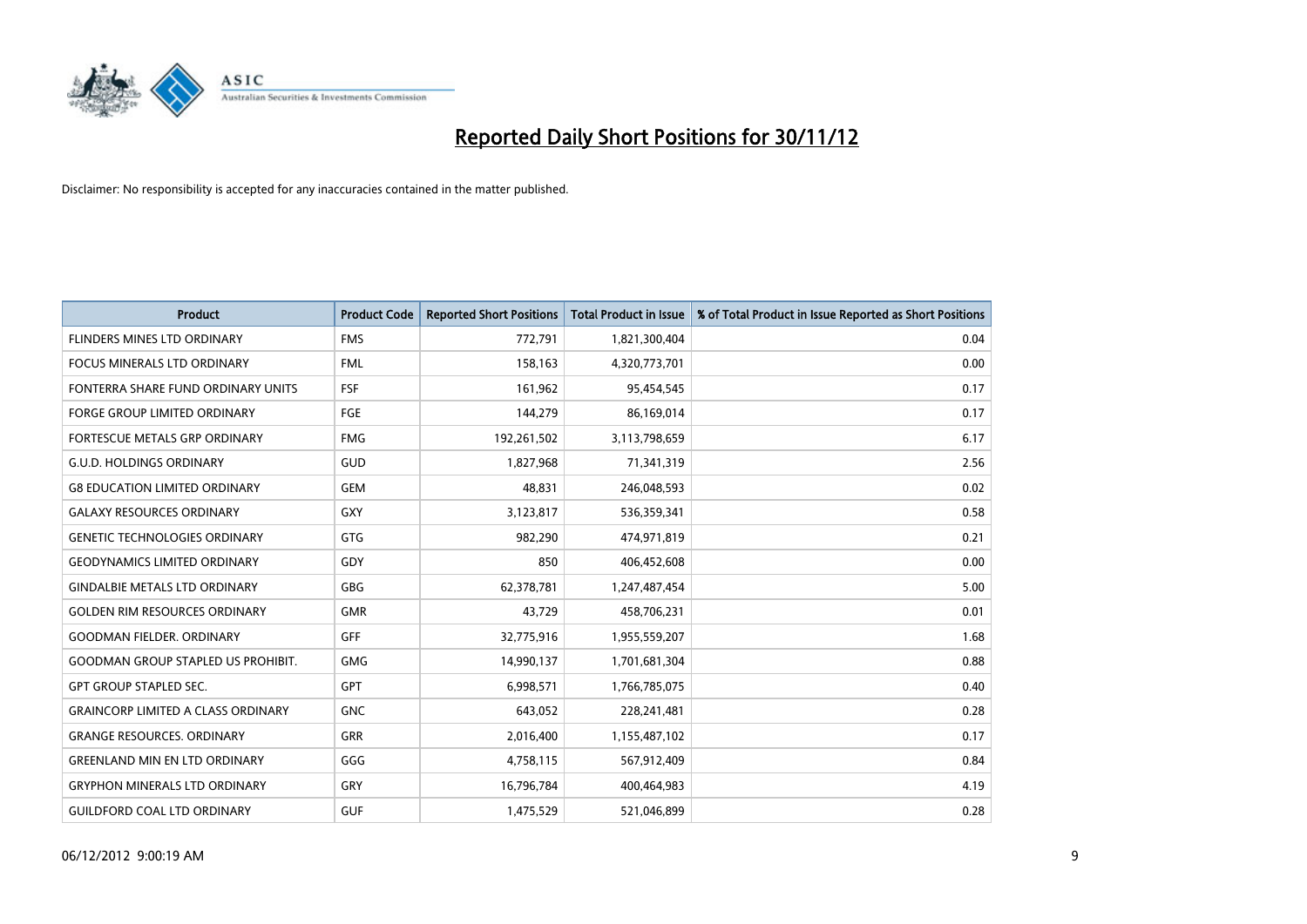

| <b>Product</b>                        | <b>Product Code</b> | <b>Reported Short Positions</b> | <b>Total Product in Issue</b> | % of Total Product in Issue Reported as Short Positions |
|---------------------------------------|---------------------|---------------------------------|-------------------------------|---------------------------------------------------------|
| <b>GUNNS LIMITED ORDINARY</b>         | <b>GNS</b>          | 51,528,090                      | 848,401,559                   | 6.07                                                    |
| <b>GWA GROUP LTD ORDINARY</b>         | <b>GWA</b>          | 11,212,964                      | 304,706,899                   | 3.68                                                    |
| HARVEY NORMAN ORDINARY                | <b>HVN</b>          | 116,851,239                     | 1,062,316,784                 | 11.00                                                   |
| HASTIE GROUP LIMITED ORDINARY         | <b>HST</b>          | 233,914                         | 137,353,504                   | 0.17                                                    |
| HASTINGS DIVERSIFIED STAPLED SECURITY | <b>HDF</b>          | 381,758                         | 560,324,158                   | 0.07                                                    |
| <b>HENDERSON GROUP CDI 1:1</b>        | <b>HGG</b>          | 2,353,588                       | 703,813,556                   | 0.33                                                    |
| HFA HOLDINGS LIMITED ORDINARY         | <b>HFA</b>          | 3,809                           | 117,332,831                   | 0.00                                                    |
| HILLGROVE RES LTD ORDINARY            | <b>HGO</b>          | 3,410,553                       | 1,022,760,221                 | 0.33                                                    |
| HILLS HOLDINGS LTD ORDINARY           | HIL                 | 3,833,080                       | 246,500,444                   | 1.55                                                    |
| HORIZON OIL LIMITED ORDINARY          | <b>HZN</b>          | 34,539,296                      | 1,130,811,515                 | 3.05                                                    |
| HOT CHILI LTD ORDINARY                | <b>HCH</b>          | 40,332                          | 234,026,224                   | 0.02                                                    |
| <b>ICON ENERGY LIMITED ORDINARY</b>   | <b>ICN</b>          | 49,582                          | 514,755,940                   | 0.01                                                    |
| <b>IINET LIMITED ORDINARY</b>         | <b>IIN</b>          | 112,776                         | 161,238,847                   | 0.07                                                    |
| <b>ILUKA RESOURCES ORDINARY</b>       | ILU                 | 56,143,190                      | 418,700,517                   | 13.41                                                   |
| <b>IMDEX LIMITED ORDINARY</b>         | <b>IMD</b>          | 1,423,135                       | 210,473,188                   | 0.68                                                    |
| <b>INCITEC PIVOT ORDINARY</b>         | IPL                 | 5,520,836                       | 1,628,730,107                 | 0.34                                                    |
| <b>INDEPENDENCE GROUP ORDINARY</b>    | <b>IGO</b>          | 5,891,727                       | 232,882,535                   | 2.53                                                    |
| INDOPHIL RESOURCES ORDINARY           | <b>IRN</b>          | 595,948                         | 1,203,146,194                 | 0.05                                                    |
| <b>INDUSTREA LIMITED ORDINARY</b>     | IDL                 | 360,394                         | 370,268,218                   | 0.10                                                    |
| INFIGEN ENERGY STAPLED SECURITIES     | <b>IFN</b>          | 3,450,167                       | 762,265,972                   | 0.45                                                    |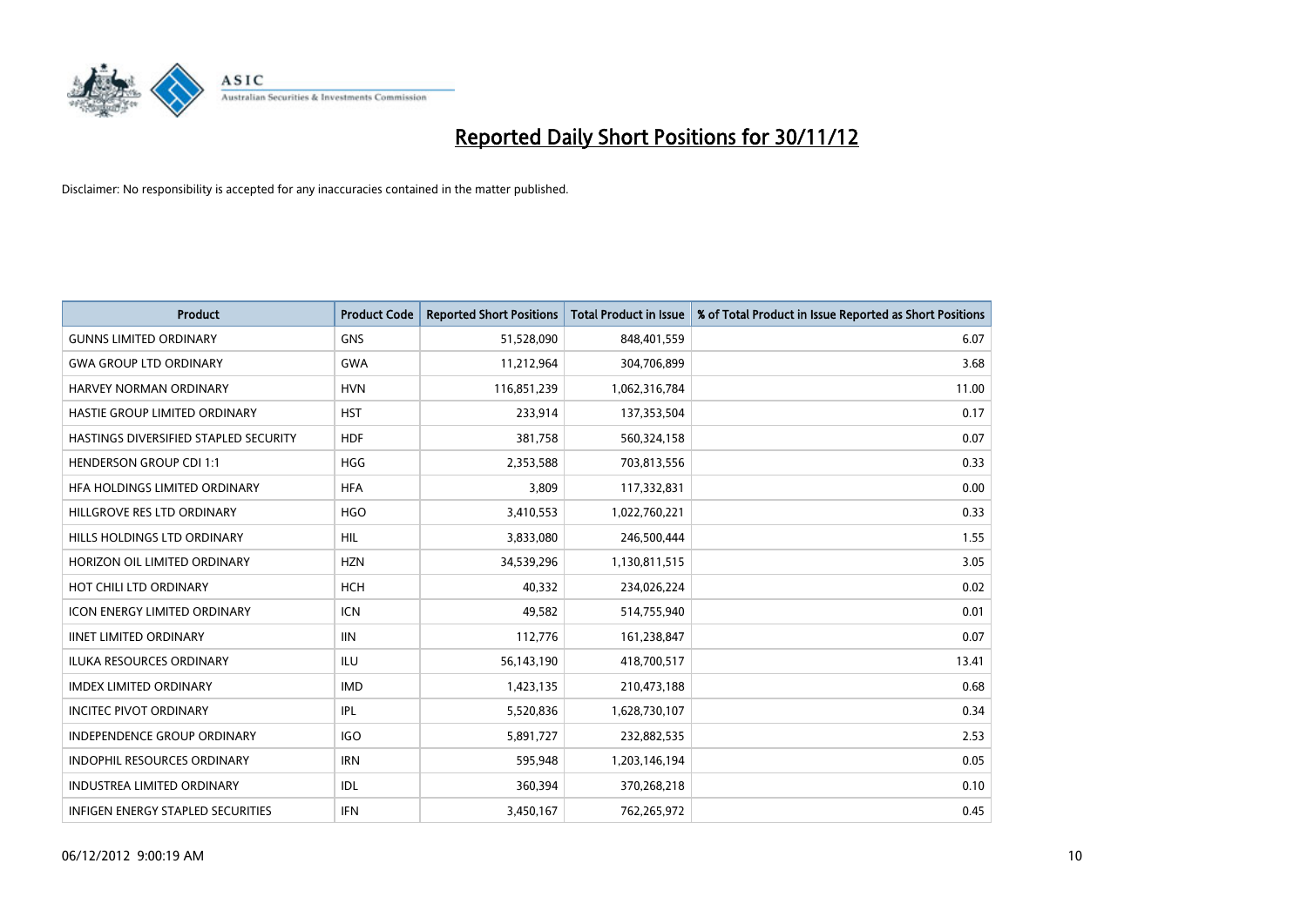

| <b>Product</b>                                  | <b>Product Code</b> | <b>Reported Short Positions</b> | <b>Total Product in Issue</b> | % of Total Product in Issue Reported as Short Positions |
|-------------------------------------------------|---------------------|---------------------------------|-------------------------------|---------------------------------------------------------|
| <b>INSURANCE AUSTRALIA ORDINARY</b>             | IAG                 | 6,137,479                       | 2,079,034,021                 | 0.30                                                    |
| <b>INTEGRA MINING LTD, ORDINARY</b>             | <b>IGR</b>          | 3,687,285                       | 934,440,899                   | 0.39                                                    |
| <b>INTREPID MINES ORDINARY</b>                  | <b>IAU</b>          | 12,649,090                      | 555,352,556                   | 2.28                                                    |
| <b>INVESTA OFFICE FUND STAPLED SECURITIES</b>   | <b>IOF</b>          | 2,944,344                       | 614,047,458                   | 0.48                                                    |
| <b>INVOCARE LIMITED ORDINARY</b>                | <b>IVC</b>          | 3,299,887                       | 110,030,298                   | 3.00                                                    |
| <b>ION LIMITED ORDINARY</b>                     | <b>ION</b>          | 164,453                         | 256,365,105                   | 0.06                                                    |
| <b>IOOF HOLDINGS LTD ORDINARY</b>               | <b>IFL</b>          | 1,048,119                       | 229,794,395                   | 0.46                                                    |
| <b>IRESS LIMITED ORDINARY</b>                   | <b>IRE</b>          | 2,402,200                       | 128,620,231                   | 1.87                                                    |
| <b>IRON ORE HOLDINGS ORDINARY</b>               | <b>IOH</b>          | 39,352                          | 161,174,005                   | 0.02                                                    |
| ISHARES S&P EU 350 CDI 1:1                      | <b>IEU</b>          | 1.883                           | 50,800,000                    | 0.00                                                    |
| <b>IVANHOE AUSTRALIA ORDINARY</b>               | <b>IVA</b>          | 3,130,703                       | 711,534,939                   | 0.44                                                    |
| <b>JAMES HARDIE INDUST CHESS DEPOSITARY INT</b> | <b>IHX</b>          | 9,595,850                       | 439,859,496                   | 2.18                                                    |
| <b>IB HI-FI LIMITED ORDINARY</b>                | <b>IBH</b>          | 22,088,932                      | 98,850,643                    | 22.35                                                   |
| <b>JUPITER MINES ORDINARY</b>                   | <b>IMS</b>          | 38.143                          | 2,281,835,383                 | 0.00                                                    |
| <b>KAGARA LTD ORDINARY</b>                      | KZL                 | 3,001,465                       | 798,953,117                   | 0.38                                                    |
| KANGAROO RES LTD ORDINARY                       | <b>KRL</b>          | 226,218                         | 3,434,430,012                 | 0.01                                                    |
| KAROON GAS AUSTRALIA ORDINARY                   | <b>KAR</b>          | 418,322                         | 221,420,769                   | 0.19                                                    |
| KATHMANDU HOLD LTD ORDINARY                     | <b>KMD</b>          | 698,134                         | 200,165,940                   | 0.35                                                    |
| <b>KBL MINING LIMITED ORDINARY</b>              | <b>KBL</b>          | 1,820                           | 292,335,629                   | 0.00                                                    |
| <b>KENTOR GOLD LIMITED ORDINARY</b>             | KGL                 | 275                             | 140,040,563                   | 0.00                                                    |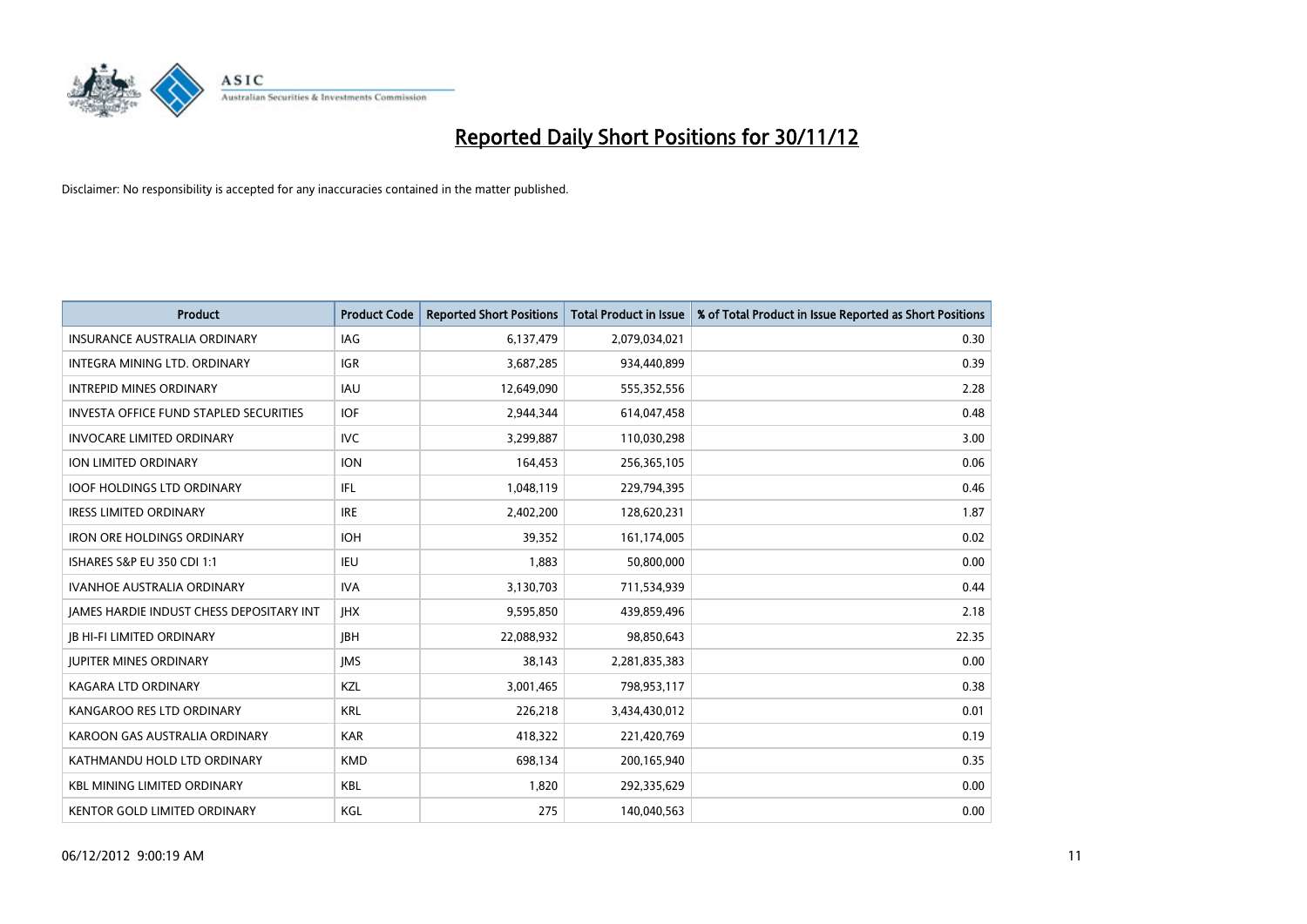

| <b>Product</b>                        | <b>Product Code</b> | <b>Reported Short Positions</b> | <b>Total Product in Issue</b> | % of Total Product in Issue Reported as Short Positions |
|---------------------------------------|---------------------|---------------------------------|-------------------------------|---------------------------------------------------------|
| KINGSGATE CONSOLID. ORDINARY          | <b>KCN</b>          | 7,792,489                       | 151,828,173                   | 5.13                                                    |
| KINGSROSE MINING LTD ORDINARY         | <b>KRM</b>          | 38,761                          | 290,111,217                   | 0.01                                                    |
| LEIGHTON HOLDINGS ORDINARY            | LEI                 | 10,363,834                      | 337,164,188                   | 3.07                                                    |
| LEND LEASE GROUP UNIT/ORD STAPLED     | LLC                 | 4,268,736                       | 574,351,883                   | 0.74                                                    |
| LINC ENERGY LTD ORDINARY              | <b>LNC</b>          | 32,227,190                      | 504,487,631                   | 6.39                                                    |
| LIQUEFIED NATURAL ORDINARY            | LNG                 | 272,800                         | 267,699,015                   | 0.10                                                    |
| LYCOPODIUM LIMITED ORDINARY           | <b>LYL</b>          | 20                              | 38,755,103                    | 0.00                                                    |
| LYNAS CORPORATION ORDINARY            | <b>LYC</b>          | 166,398,095                     | 1,916,159,363                 | 8.68                                                    |
| <b>M2 TELECOMMUNICATION ORDINARY</b>  | <b>MTU</b>          | 6,020,451                       | 157,901,251                   | 3.81                                                    |
| <b>MACA LIMITED ORDINARY</b>          | <b>MLD</b>          | 84,589                          | 150,000,000                   | 0.06                                                    |
| MACMAHON HOLDINGS ORDINARY            | <b>MAH</b>          | 12,392,095                      | 757,017,561                   | 1.64                                                    |
| MACQ ATLAS ROADS GRP ORDINARY STAPLED | <b>MQA</b>          | 4,974,000                       | 478,531,436                   | 1.04                                                    |
| MACQUARIE GROUP LTD ORDINARY          | <b>MOG</b>          | 7,838,121                       | 339,173,329                   | 2.31                                                    |
| <b>MARENGO MINING ORDINARY</b>        | <b>MGO</b>          | 26,950                          | 1,137,720,551                 | 0.00                                                    |
| <b>MATRIX C &amp; E LTD ORDINARY</b>  | <b>MCE</b>          | 3,947,487                       | 94,555,428                    | 4.17                                                    |
| MAVERICK DRILLING ORDINARY            | <b>MAD</b>          | 5,808,690                       | 452,726,751                   | 1.28                                                    |
| MAXITRANS INDUSTRIES ORDINARY         | <b>MXI</b>          | 53,033                          | 183,993,392                   | 0.03                                                    |
| MCMILLAN SHAKESPEARE ORDINARY         | <b>MMS</b>          | 466,077                         | 74,523,965                    | 0.63                                                    |
| MEDUSA MINING LTD ORDINARY            | <b>MML</b>          | 2,285,887                       | 188,903,911                   | 1.21                                                    |
| MELBOURNE IT LIMITED ORDINARY         | <b>MLB</b>          | 492,222                         | 82,451,363                    | 0.60                                                    |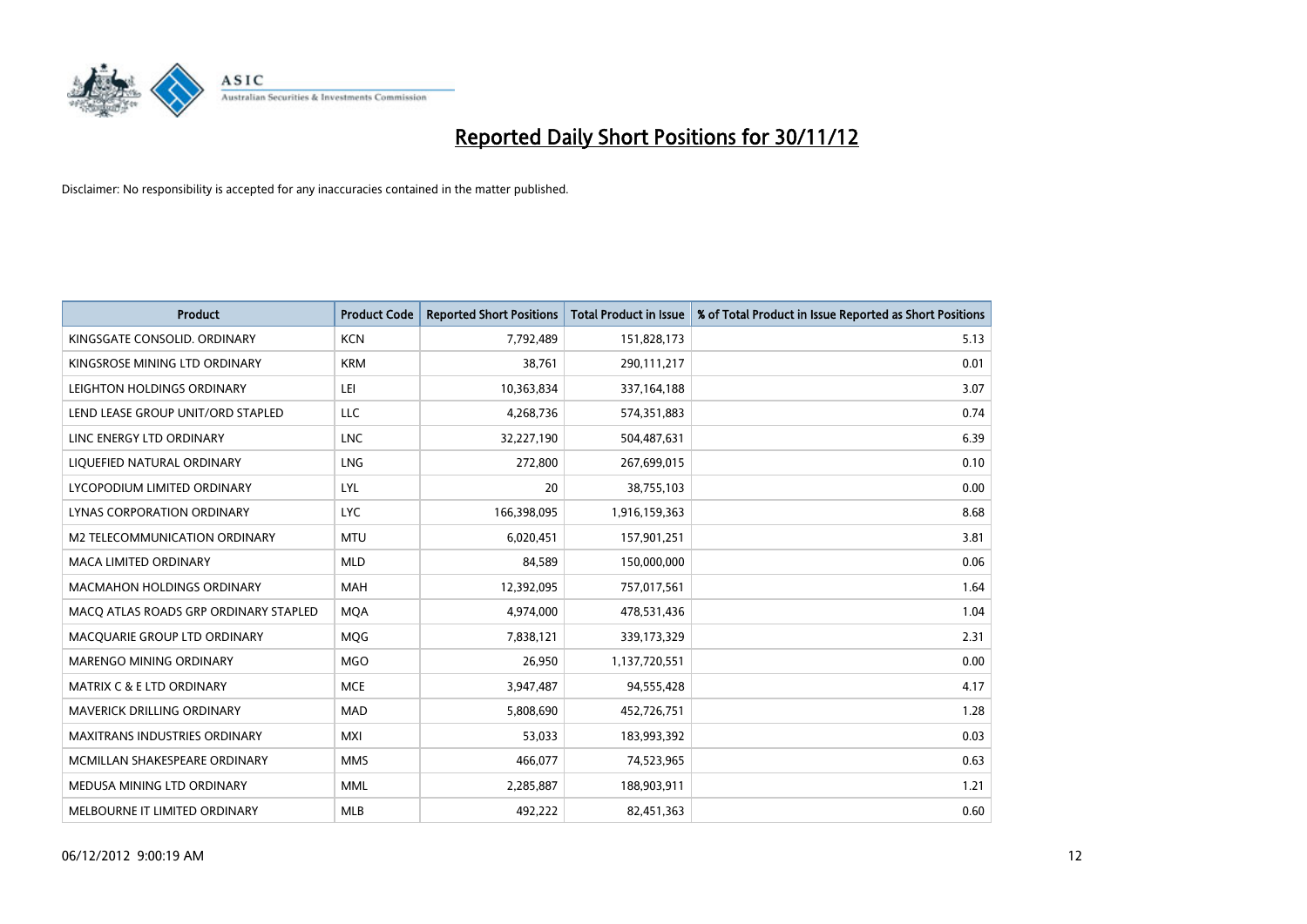

| <b>Product</b>                    | <b>Product Code</b> | <b>Reported Short Positions</b> | <b>Total Product in Issue</b> | % of Total Product in Issue Reported as Short Positions |
|-----------------------------------|---------------------|---------------------------------|-------------------------------|---------------------------------------------------------|
| MEO AUSTRALIA LTD ORDINARY        | <b>MEO</b>          | 1,120,880                       | 627,264,587                   | 0.18                                                    |
| MERMAID MARINE ORDINARY           | <b>MRM</b>          | 1,722,075                       | 223,694,865                   | 0.77                                                    |
| MESOBLAST LIMITED ORDINARY        | <b>MSB</b>          | 8,396,902                       | 287,132,832                   | 2.92                                                    |
| METALS X LIMITED ORDINARY         | <b>MLX</b>          | 4,702,165                       | 1,651,766,110                 | 0.28                                                    |
| METCASH LIMITED ORDINARY          | <b>MTS</b>          | 78,100,831                      | 880,704,786                   | 8.87                                                    |
| METGASCO LIMITED ORDINARY         | <b>MEL</b>          | 220                             | 445,158,802                   | 0.00                                                    |
| METMINCO LIMITED ORDINARY         | <b>MNC</b>          | 35,181                          | 1,749,541,573                 | 0.00                                                    |
| MICLYN EXP OFFSHR ORDINARY        | <b>MIO</b>          | 103,296                         | 278,639,188                   | 0.04                                                    |
| MILTON CORPORATION ORDINARY       | <b>MLT</b>          | 12,800                          | 121,625,655                   | 0.01                                                    |
| MINCOR RESOURCES NL ORDINARY      | <b>MCR</b>          | 2,297,500                       | 188,208,274                   | 1.22                                                    |
| MINEMAKERS LIMITED ORDINARY       | <b>MAK</b>          | 104,576                         | 233,504,006                   | 0.04                                                    |
| MINERAL DEPOSITS ORDINARY         | <b>MDL</b>          | 329,456                         | 83,538,786                    | 0.39                                                    |
| MINERAL RESOURCES, ORDINARY       | <b>MIN</b>          | 4,862,020                       | 185,333,269                   | 2.62                                                    |
| MIRABELA NICKEL LTD ORDINARY      | <b>MBN</b>          | 8,302,398                       | 876,582,736                   | 0.95                                                    |
| MIRVAC GROUP STAPLED SECURITIES   | <b>MGR</b>          | 4,227,812                       | 3,425,587,451                 | 0.12                                                    |
| MOLOPO ENERGY LTD ORDINARY        | <b>MPO</b>          | 708,182                         | 245,849,711                   | 0.29                                                    |
| MONADELPHOUS GROUP ORDINARY       | <b>MND</b>          | 6,209,983                       | 90,663,543                    | 6.85                                                    |
| MORTGAGE CHOICE LTD ORDINARY      | <b>MOC</b>          | 2,270,443                       | 123,431,282                   | 1.84                                                    |
| <b>MOUNT GIBSON IRON ORDINARY</b> | <b>MGX</b>          | 7,470,008                       | 1,090,584,232                 | 0.68                                                    |
| MULTIPLEX SITES SITES             | <b>MXUPA</b>        | 483                             | 4,500,000                     | 0.01                                                    |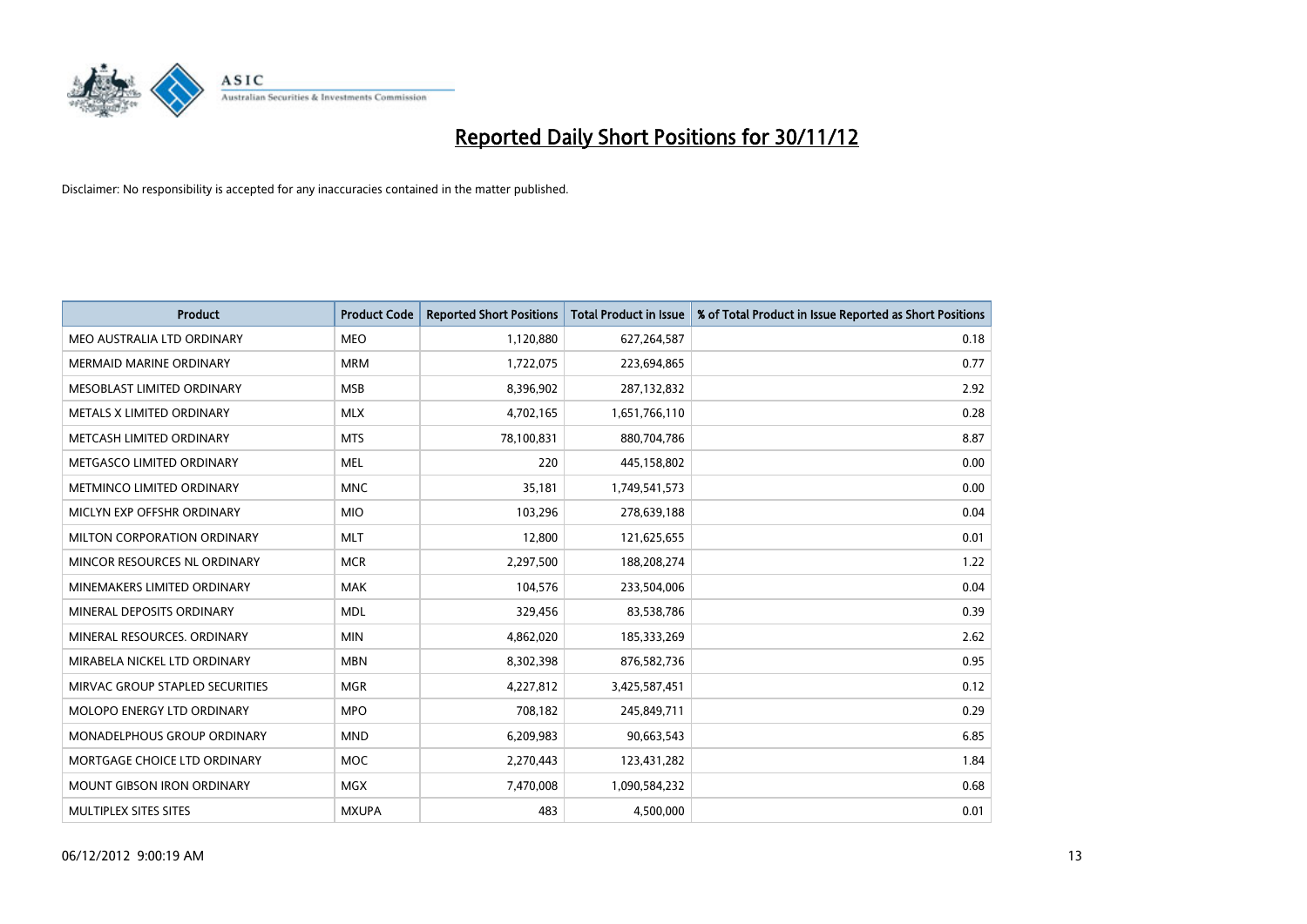

| <b>Product</b>                       | <b>Product Code</b> | <b>Reported Short Positions</b> | <b>Total Product in Issue</b> | % of Total Product in Issue Reported as Short Positions |
|--------------------------------------|---------------------|---------------------------------|-------------------------------|---------------------------------------------------------|
| <b>MURCHISON METALS LTD ORDINARY</b> | <b>MMX</b>          | 6,382,528                       | 450,427,346                   | 1.42                                                    |
| MYER HOLDINGS LTD ORDINARY           | <b>MYR</b>          | 85,944,824                      | 583,384,551                   | 14.73                                                   |
| <b>MYSTATE LIMITED ORDINARY</b>      | <b>MYS</b>          | 19,725                          | 87,117,374                    | 0.02                                                    |
| NATIONAL AUST. BANK ORDINARY         | <b>NAB</b>          | 10,691,055                      | 2,300,821,750                 | 0.46                                                    |
| NAVITAS LIMITED ORDINARY             | <b>NVT</b>          | 12,249,654                      | 375,367,918                   | 3.26                                                    |
| NEON ENERGY LIMITED ORDINARY         | <b>NEN</b>          | 3,225,325                       | 549,582,936                   | 0.59                                                    |
| NEPTUNE MARINE ORDINARY              | <b>NMS</b>          | 60                              | 1,798,580,030                 | 0.00                                                    |
| NEW HOPE CORPORATION ORDINARY        | <b>NHC</b>          | 2,691,492                       | 830,526,815                   | 0.32                                                    |
| NEWCREST MINING ORDINARY             | <b>NCM</b>          | 2,039,372                       | 765,906,839                   | 0.27                                                    |
| NEWS CORP A NON-VOTING CDI           | <b>NWSLV</b>        | 2,388,459                       | 1,539,143,560                 | 0.16                                                    |
| NEWS CORP B VOTING CDI               | <b>NWS</b>          | 1,401,961                       | 798,520,953                   | 0.18                                                    |
| NEWSAT LIMITED ORDINARY              | <b>NWT</b>          | 58,617                          | 233,052,157                   | 0.03                                                    |
| NEXTDC LIMITED ORDINARY              | <b>NXT</b>          | 2,905,901                       | 150,627,388                   | 1.93                                                    |
| NEXUS ENERGY LIMITED ORDINARY        | <b>NXS</b>          | 7,883,502                       | 1,329,821,159                 | 0.59                                                    |
| NIDO PETROLEUM ORDINARY              | <b>NDO</b>          | 105,313                         | 1,390,829,818                 | 0.01                                                    |
| NOBLE MINERAL RES ORDINARY           | <b>NMG</b>          | 3,770,533                       | 660,147,952                   | 0.57                                                    |
| NORFOLK GROUP ORDINARY               | <b>NFK</b>          | 50                              | 158,890,730                   | 0.00                                                    |
| NORTHERN IRON LTD ORDINARY           | <b>NFE</b>          | 3,458,890                       | 493,067,453                   | 0.70                                                    |
| NORTHERN STAR ORDINARY               | <b>NST</b>          | 2,170,408                       | 423,968,168                   | 0.51                                                    |
| NRW HOLDINGS LIMITED ORDINARY        | <b>NWH</b>          | 3,248,271                       | 278,888,011                   | 1.16                                                    |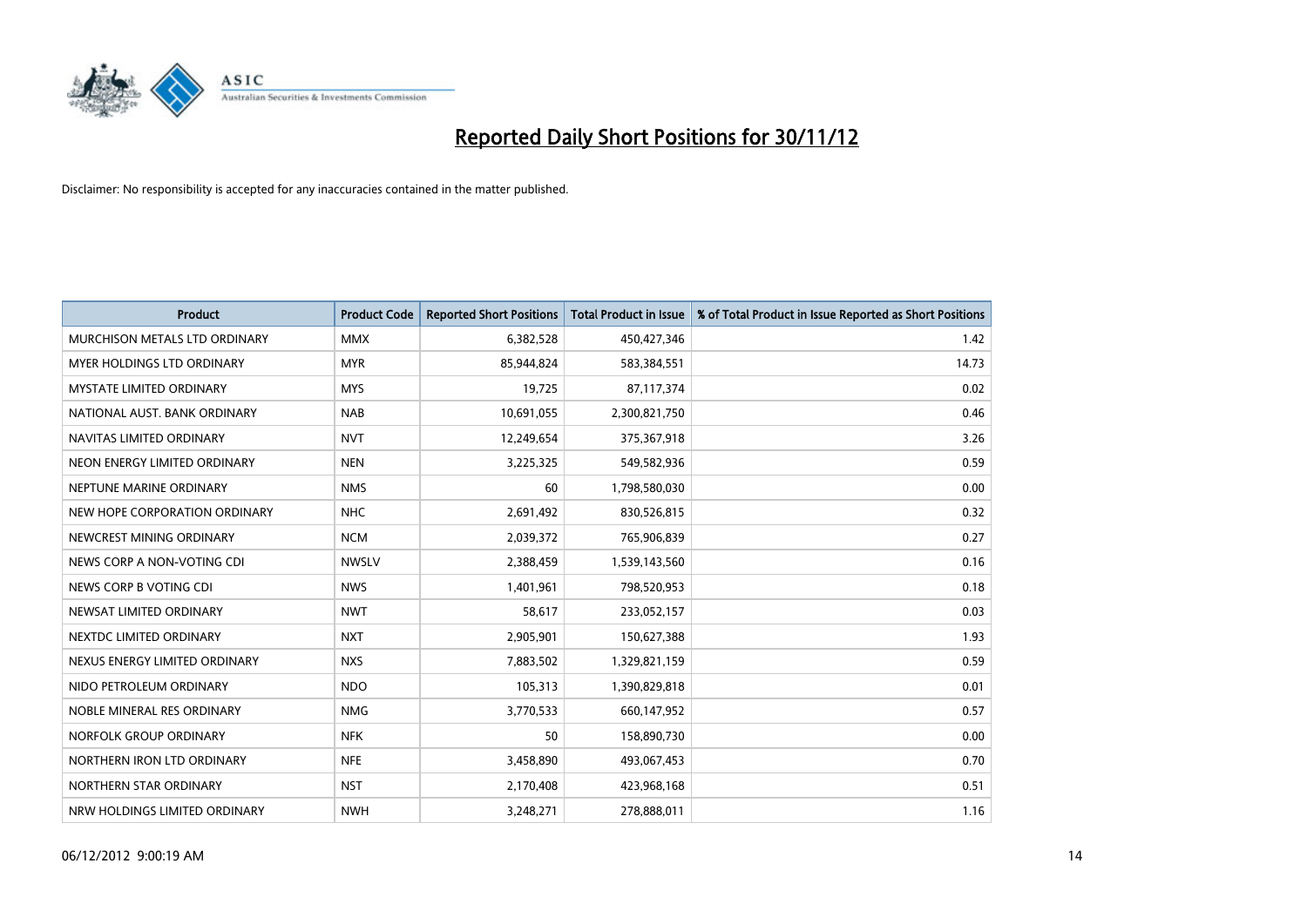

| <b>Product</b>                        | <b>Product Code</b> | <b>Reported Short Positions</b> | <b>Total Product in Issue</b> | % of Total Product in Issue Reported as Short Positions |
|---------------------------------------|---------------------|---------------------------------|-------------------------------|---------------------------------------------------------|
| NUFARM LIMITED ORDINARY               | <b>NUF</b>          | 6,051,120                       | 262,721,422                   | 2.30                                                    |
| OAKTON LIMITED ORDINARY               | <b>OKN</b>          | 50,000                          | 91,721,874                    | 0.05                                                    |
| OCEANAGOLD CORP. CHESS DEPOSITARY INT | <b>OGC</b>          | 353,617                         | 263,278,752                   | 0.13                                                    |
| OIL SEARCH LTD ORDINARY               | OSH                 | 2,830,212                       | 1,334,756,742                 | 0.21                                                    |
| OM HOLDINGS LIMITED ORDINARY          | OMH                 | 4,098,789                       | 673,423,337                   | 0.61                                                    |
| ORICA LIMITED ORDINARY                | ORI                 | 2,666,295                       | 365,642,802                   | 0.73                                                    |
| ORIGIN ENERGY ORDINARY                | <b>ORG</b>          | 14,048,498                      | 1,093,672,528                 | 1.28                                                    |
| OROCOBRE LIMITED ORDINARY             | <b>ORE</b>          | 94,569                          | 115,547,970                   | 0.08                                                    |
| OROTONGROUP LIMITED ORDINARY          | ORL                 | 73,917                          | 40,880,902                    | 0.18                                                    |
| ORPHEUS ENERGY LTD ORDINARY           | <b>OEG</b>          | 67,200                          | 130,475,919                   | 0.05                                                    |
| OZ MINERALS ORDINARY                  | OZL                 | 4,882,605                       | 303,470,022                   | 1.61                                                    |
| PACIFIC BRANDS ORDINARY               | <b>PBG</b>          | 8,254,545                       | 912,915,695                   | 0.90                                                    |
| PALADIN ENERGY LTD ORDINARY           | <b>PDN</b>          | 72,233,586                      | 836,825,651                   | 8.63                                                    |
| PANAUST LIMITED ORDINARY              | <b>PNA</b>          | 2,872,586                       | 605,962,322                   | 0.47                                                    |
| PANCONTINENTAL OIL ORDINARY           | <b>PCL</b>          | 233,335                         | 1,150,994,096                 | 0.02                                                    |
| PANORAMIC RESOURCES ORDINARY          | PAN                 | 2,313,689                       | 255,681,195                   | 0.90                                                    |
| PAPERLINX LIMITED ORDINARY            | <b>PPX</b>          | 148,274                         | 609,280,761                   | 0.02                                                    |
| PAPILLON RES LTD ORDINARY             | <b>PIR</b>          | 3,369,173                       | 261,863,044                   | 1.29                                                    |
| PATTIES FOODS LTD ORDINARY            | PFL                 | 100,000                         | 139,065,639                   | 0.07                                                    |
| PEET LIMITED ORDINARY                 | <b>PPC</b>          | 3,980,328                       | 321,013,141                   | 1.24                                                    |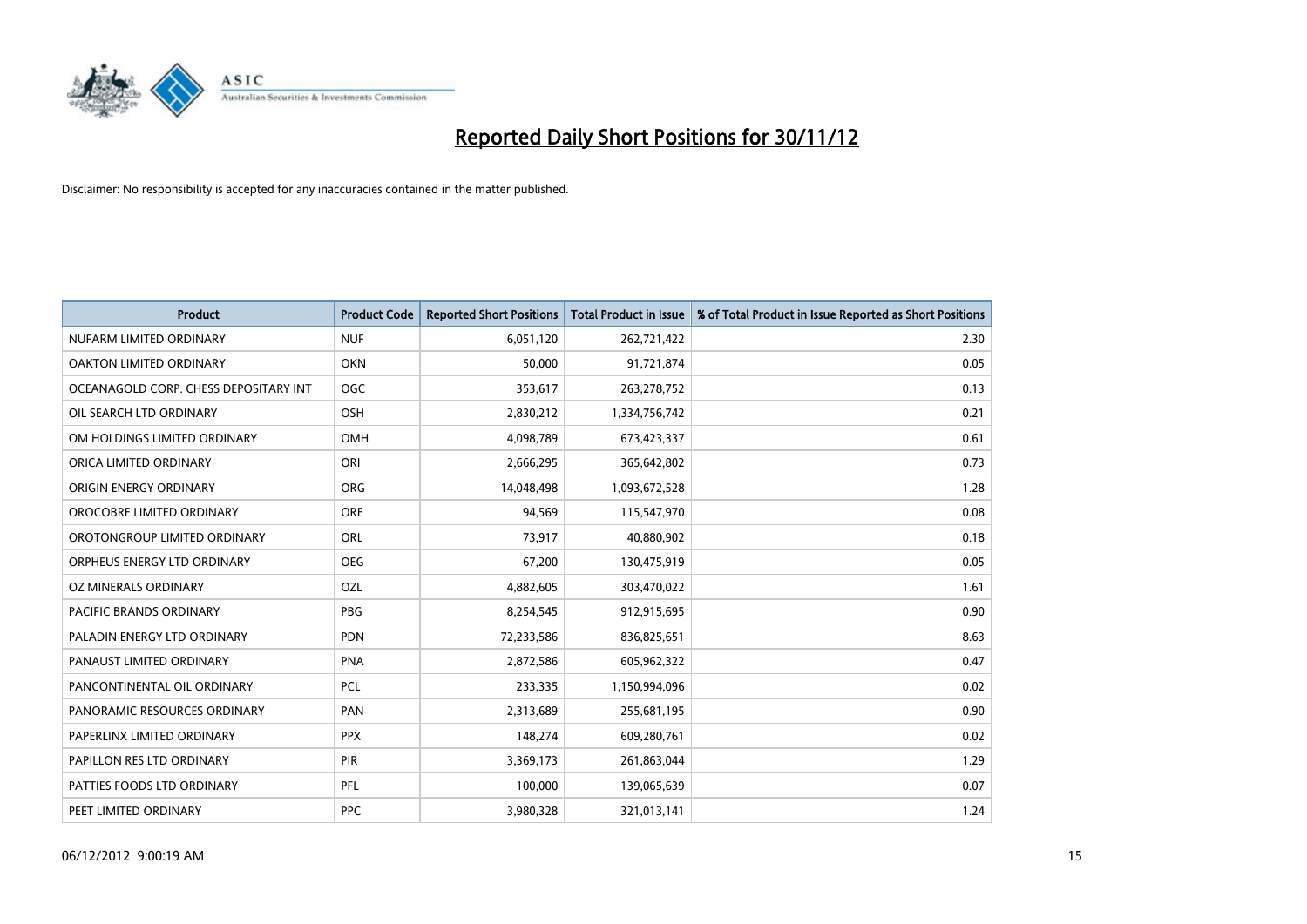

| <b>Product</b>                      | <b>Product Code</b> | <b>Reported Short Positions</b> | <b>Total Product in Issue</b> | % of Total Product in Issue Reported as Short Positions |
|-------------------------------------|---------------------|---------------------------------|-------------------------------|---------------------------------------------------------|
| PERILYA LIMITED ORDINARY            | PEM                 | 514                             | 769,316,426                   | 0.00                                                    |
| PERPETUAL LIMITED ORDINARY          | <b>PPT</b>          | 2,088,731                       | 41,980,678                    | 4.98                                                    |
| PERSEUS MINING LTD ORDINARY         | PRU                 | 9,515,351                       | 457,962,088                   | 2.08                                                    |
| PHARMAXIS LTD ORDINARY              | <b>PXS</b>          | 7,381,368                       | 308,543,389                   | 2.39                                                    |
| PLATINUM ASSET ORDINARY             | <b>PTM</b>          | 13,210,110                      | 561,347,878                   | 2.35                                                    |
| PLATINUM AUSTRALIA ORDINARY         | PLA                 | 836,127                         | 504,968,043                   | 0.17                                                    |
| PMI GOLD CORP CDI 1:1               | <b>PVM</b>          | 67,772                          | 79,078,033                    | 0.09                                                    |
| PMP LIMITED ORDINARY                | <b>PMP</b>          | 356,142                         | 323,781,124                   | 0.11                                                    |
| PRANA BIOTECHNOLOGY ORDINARY        | PBT                 | 30,000                          | 340,689,928                   | 0.01                                                    |
| PREMIER INVESTMENTS ORDINARY        | <b>PMV</b>          | 963,557                         | 155,260,478                   | 0.62                                                    |
| PRIMA BIOMED LTD ORDINARY           | <b>PRR</b>          | 6,288,810                       | 1,066,063,388                 | 0.59                                                    |
| PRIMARY HEALTH CARE ORDINARY        | <b>PRY</b>          | 27,570,636                      | 502,983,554                   | 5.48                                                    |
| PRIMEAG AUSTRALIA ORDINARY          | PAG                 | 5,092                           | 266,394,444                   | 0.00                                                    |
| PROGRAMMED ORDINARY                 | <b>PRG</b>          | 256,410                         | 118,177,001                   | 0.22                                                    |
| <b>QANTAS AIRWAYS ORDINARY</b>      | QAN                 | 13,242,273                      | 2,265,123,620                 | 0.58                                                    |
| <b>OBE INSURANCE GROUP ORDINARY</b> | <b>OBE</b>          | 57,977,109                      | 1,196,747,582                 | 4.84                                                    |
| OR NATIONAL LIMITED ORDINARY        | <b>ORN</b>          | 13,231,868                      | 2,137,284,503                 | 0.62                                                    |
| ORXPHARMA LTD ORDINARY              | <b>QRX</b>          | 130,762                         | 144,577,206                   | 0.09                                                    |
| <b>QUBE HOLDINGS LTD ORDINARY</b>   | <b>QUB</b>          | 13,511,199                      | 926,489,845                   | 1.46                                                    |
| RAMELIUS RESOURCES ORDINARY         | <b>RMS</b>          | 4,453,160                       | 336,256,949                   | 1.32                                                    |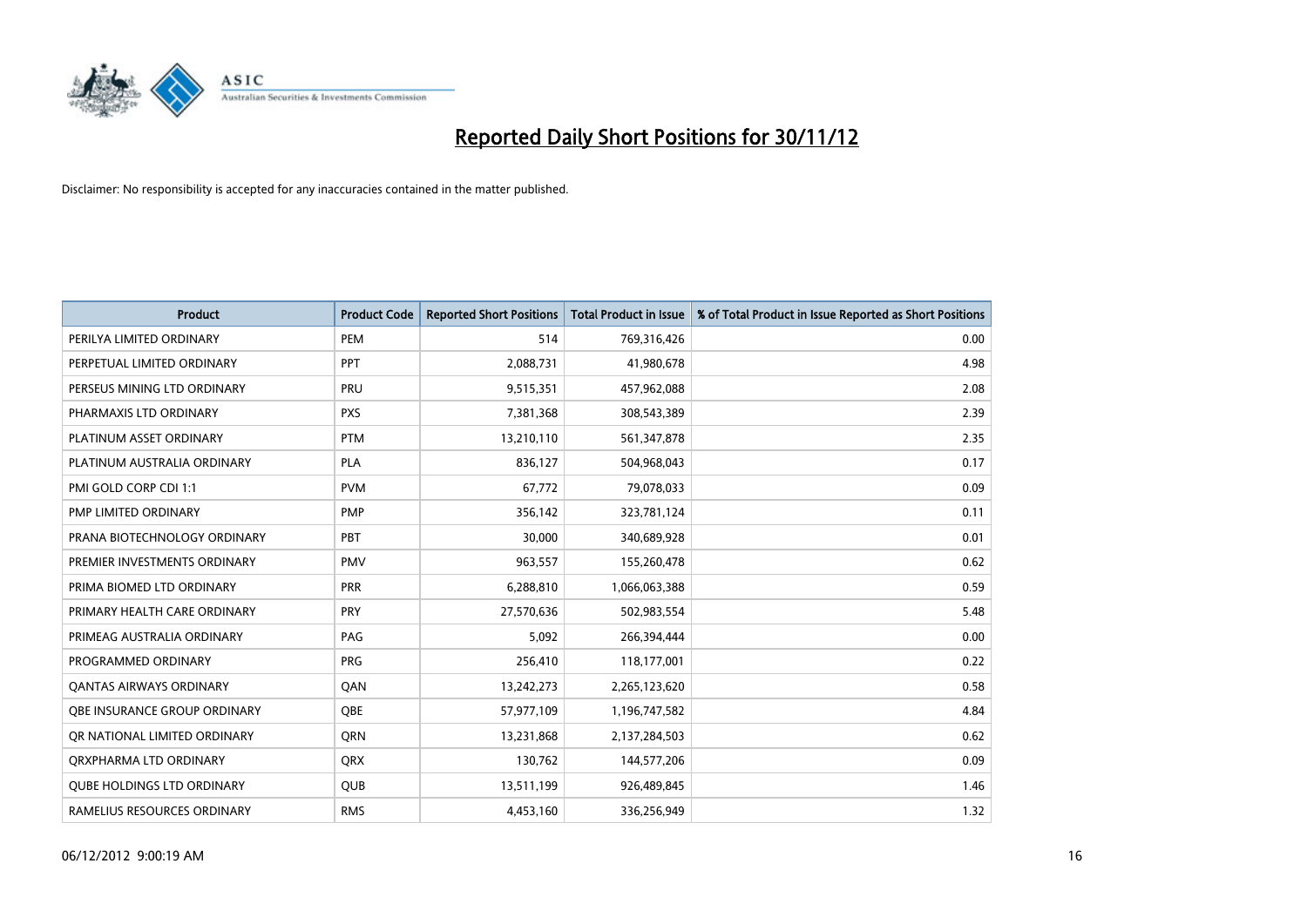

| <b>Product</b>                  | <b>Product Code</b> | <b>Reported Short Positions</b> | <b>Total Product in Issue</b> | % of Total Product in Issue Reported as Short Positions |
|---------------------------------|---------------------|---------------------------------|-------------------------------|---------------------------------------------------------|
| RAMSAY HEALTH CARE ORDINARY     | <b>RHC</b>          | 2,676,262                       | 202,081,252                   | 1.32                                                    |
| <b>RCR TOMLINSON ORDINARY</b>   | <b>RCR</b>          | 230,828                         | 132,431,265                   | 0.17                                                    |
| <b>REA GROUP ORDINARY</b>       | <b>REA</b>          | 17,793                          | 131,714,699                   | 0.01                                                    |
| RECKON LIMITED ORDINARY         | <b>RKN</b>          | 451,000                         | 129,488,015                   | 0.35                                                    |
| <b>RED 5 LIMITED ORDINARY</b>   | <b>RED</b>          | 837,276                         | 135,488,008                   | 0.62                                                    |
| <b>RED FORK ENERGY ORDINARY</b> | <b>RFE</b>          | 2,280,460                       | 384,951,719                   | 0.59                                                    |
| REDBANK ENERGY LTD ORDINARY     | AEJ                 | 13                              | 786,287                       | 0.00                                                    |
| REDFLEX HOLDINGS ORDINARY       | <b>RDF</b>          | 23,197                          | 110,762,310                   | 0.02                                                    |
| REECE AUSTRALIA LTD. ORDINARY   | <b>REH</b>          | 10,446                          | 99,600,000                    | 0.01                                                    |
| <b>REGIS RESOURCES ORDINARY</b> | <b>RRL</b>          | 1,483,413                       | 473,859,647                   | 0.31                                                    |
| RESMED INC CDI 10:1             | <b>RMD</b>          | 3,150,415                       | 1,556,242,300                 | 0.20                                                    |
| <b>RESOLUTE MINING ORDINARY</b> | <b>RSG</b>          | 2,505,467                       | 642,996,890                   | 0.39                                                    |
| RESOURCE GENERATION ORDINARY    | <b>RES</b>          | 173                             | 262,895,652                   | 0.00                                                    |
| RETAIL FOOD GROUP ORDINARY      | <b>RFG</b>          | 151,343                         | 127,696,060                   | 0.12                                                    |
| REVERSE CORP LIMITED ORDINARY   | <b>REF</b>          | 100                             | 92,382,175                    | 0.00                                                    |
| REX MINERALS LIMITED ORDINARY   | <b>RXM</b>          | 2,240,118                       | 188,907,284                   | 1.19                                                    |
| RHG LIMITED ORDINARY            | <b>RHG</b>          | 295,959                         | 308,483,177                   | 0.10                                                    |
| RIALTO ENERGY ORDINARY          | <b>RIA</b>          | 41                              | 672,259,992                   | 0.00                                                    |
| RIO TINTO LIMITED ORDINARY      | <b>RIO</b>          | 8,965,400                       | 435,758,720                   | 2.06                                                    |
| ROC OIL COMPANY ORDINARY        | <b>ROC</b>          | 1,268,278                       | 683,235,552                   | 0.19                                                    |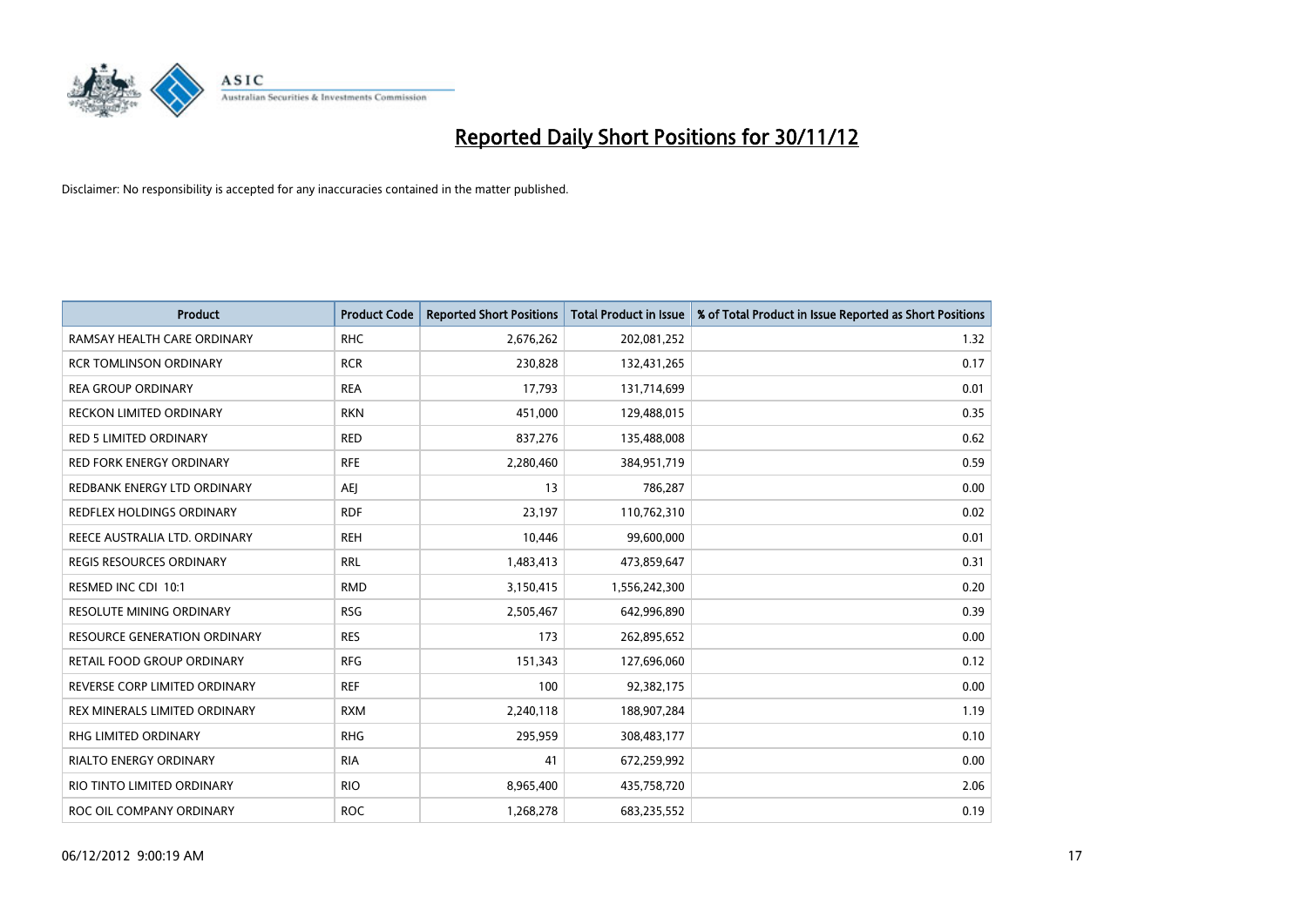

| <b>Product</b>                           | <b>Product Code</b> | <b>Reported Short Positions</b> | <b>Total Product in Issue</b> | % of Total Product in Issue Reported as Short Positions |
|------------------------------------------|---------------------|---------------------------------|-------------------------------|---------------------------------------------------------|
| <b>RURALCO HOLDINGS ORDINARY</b>         | <b>RHL</b>          | 12,000                          | 55,019,284                    | 0.02                                                    |
| SAI GLOBAL LIMITED ORDINARY              | SAI                 | 6,894,830                       | 206,730,256                   | 3.34                                                    |
| SALMAT LIMITED ORDINARY                  | <b>SLM</b>          | 1,147,080                       | 159,812,799                   | 0.72                                                    |
| SAMSON OIL & GAS LTD ORDINARY            | SSN                 | 5,078,000                       | 1,828,978,491                 | 0.28                                                    |
| SANDFIRE RESOURCES ORDINARY              | <b>SFR</b>          | 2,254,260                       | 152,724,301                   | 1.48                                                    |
| <b>SANTOS LTD ORDINARY</b>               | <b>STO</b>          | 3,144,885                       | 958,849,509                   | 0.33                                                    |
| SARACEN MINERAL ORDINARY                 | <b>SAR</b>          | 6,393,476                       | 595,032,306                   | 1.07                                                    |
| SCA PROPERTY GROUP DEFERRED SETTLEMENT   | SCP                 | 1,395,105                       | 586,000,000                   | 0.24                                                    |
| SEDGMAN LIMITED ORDINARY                 | SDM                 | 503,939                         | 217,623,797                   | 0.23                                                    |
| SEEK LIMITED ORDINARY                    | <b>SEK</b>          | 13,064,332                      | 337,101,307                   | 3.88                                                    |
| SENEX ENERGY LIMITED ORDINARY            | <b>SXY</b>          | 2,482,991                       | 1,140,164,837                 | 0.22                                                    |
| SERVCORP LIMITED ORDINARY                | SRV                 | 100                             | 98,432,275                    | 0.00                                                    |
| SERVICE STREAM ORDINARY                  | <b>SSM</b>          | 400                             | 283,418,867                   | 0.00                                                    |
| SEVEN GROUP HOLDINGS ORDINARY            | <b>SVW</b>          | 2,961,748                       | 307,410,281                   | 0.96                                                    |
| SEVEN WEST MEDIA LTD ORDINARY            | <b>SWM</b>          | 19,573,334                      | 999,160,872                   | 1.96                                                    |
| SIGMA PHARMACEUTICAL ORDINARY            | <b>SIP</b>          | 7,226,809                       | 1,178,522,899                 | 0.61                                                    |
| <b>SILEX SYSTEMS ORDINARY</b>            | <b>SLX</b>          | 905,876                         | 170,232,464                   | 0.53                                                    |
| SILVER LAKE RESOURCE ORDINARY            | <b>SLR</b>          | 18,184,436                      | 225,493,476                   | 8.06                                                    |
| SIMS METAL MGMT LTD ORDINARY             | SGM                 | 7,595,320                       | 204,269,939                   | 3.72                                                    |
| SINGAPORE TELECOMM. CHESS DEPOSITARY INT | <b>SGT</b>          | 6,125,324                       | 155,402,627                   | 3.94                                                    |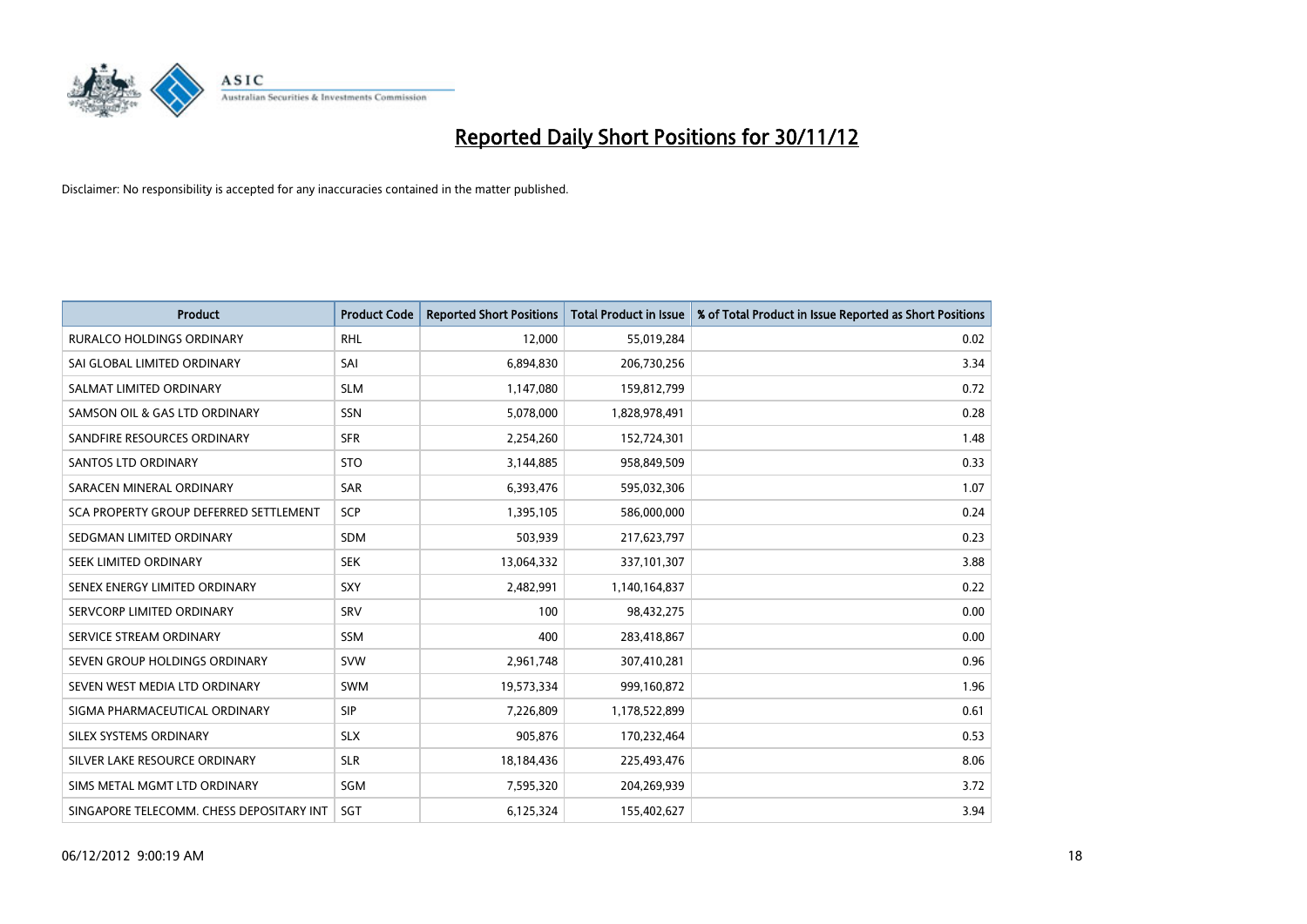

| <b>Product</b>                           | <b>Product Code</b> | <b>Reported Short Positions</b> | <b>Total Product in Issue</b> | % of Total Product in Issue Reported as Short Positions |
|------------------------------------------|---------------------|---------------------------------|-------------------------------|---------------------------------------------------------|
| SIRIUS RESOURCES NL ORDINARY             | <b>SIR</b>          | 187,309                         | 191,949,586                   | 0.10                                                    |
| SIRTEX MEDICAL ORDINARY                  | <b>SRX</b>          | 111,124                         | 55,768,136                    | 0.20                                                    |
| SKILLED GROUP LTD ORDINARY               | <b>SKE</b>          | 3,946,991                       | 233,487,276                   | 1.69                                                    |
| SKY NETWORK ORDINARY                     | <b>SKT</b>          | 881,001                         | 389,139,785                   | 0.23                                                    |
| SMS MANAGEMENT, ORDINARY                 | <b>SMX</b>          | 1,391,784                       | 69,378,477                    | 2.01                                                    |
| SONIC HEALTHCARE ORDINARY                | <b>SHL</b>          | 5,068,336                       | 395,568,681                   | 1.28                                                    |
| SOUL PATTINSON (W.H) ORDINARY            | SOL                 | 44,539                          | 239,395,320                   | 0.02                                                    |
| SOUTH BOULDER MINES ORDINARY             | <b>STB</b>          | 136,195                         | 126,782,826                   | 0.11                                                    |
| SP AUSNET STAPLED SECURITIES             | <b>SPN</b>          | 7,350,643                       | 3,339,620,165                 | 0.22                                                    |
| SPARK INFRASTRUCTURE STAPLED NOTE & UNIT | SKI                 | 36,837,778                      | 1,326,734,264                 | 2.78                                                    |
| SPDR 200 FUND ETF UNITS                  | <b>STW</b>          | 14,283                          | 50,259,567                    | 0.03                                                    |
| SPECIALTY FASHION ORDINARY               | <b>SFH</b>          | 2,672,637                       | 192,236,121                   | 1.39                                                    |
| ST BARBARA LIMITED ORDINARY              | <b>SBM</b>          | 2,896,091                       | 488,074,077                   | 0.59                                                    |
| STANMORE COAL LTD ORDINARY               | <b>SMR</b>          | 132,870                         | 207,227,090                   | 0.06                                                    |
| STARPHARMA HOLDINGS ORDINARY             | SPL                 | 5,598,586                       | 283,640,060                   | 1.97                                                    |
| STHN CROSS MEDIA ORDINARY                | SXL                 | 18,125,693                      | 704,858,524                   | 2.57                                                    |
| STOCKLAND UNITS/ORD STAPLED              | SGP                 | 15,757,980                      | 2,202,657,963                 | 0.72                                                    |
| STRAITS RES LTD. ORDINARY                | SRQ                 | 640,600                         | 1,164,150,159                 | 0.06                                                    |
| STW COMMUNICATIONS ORDINARY              | SGN                 | 119,303                         | 396,818,970                   | 0.03                                                    |
| SUNCORP GROUP LTD ORDINARY               | <b>SUN</b>          | 7,473,805                       | 1,286,600,980                 | 0.58                                                    |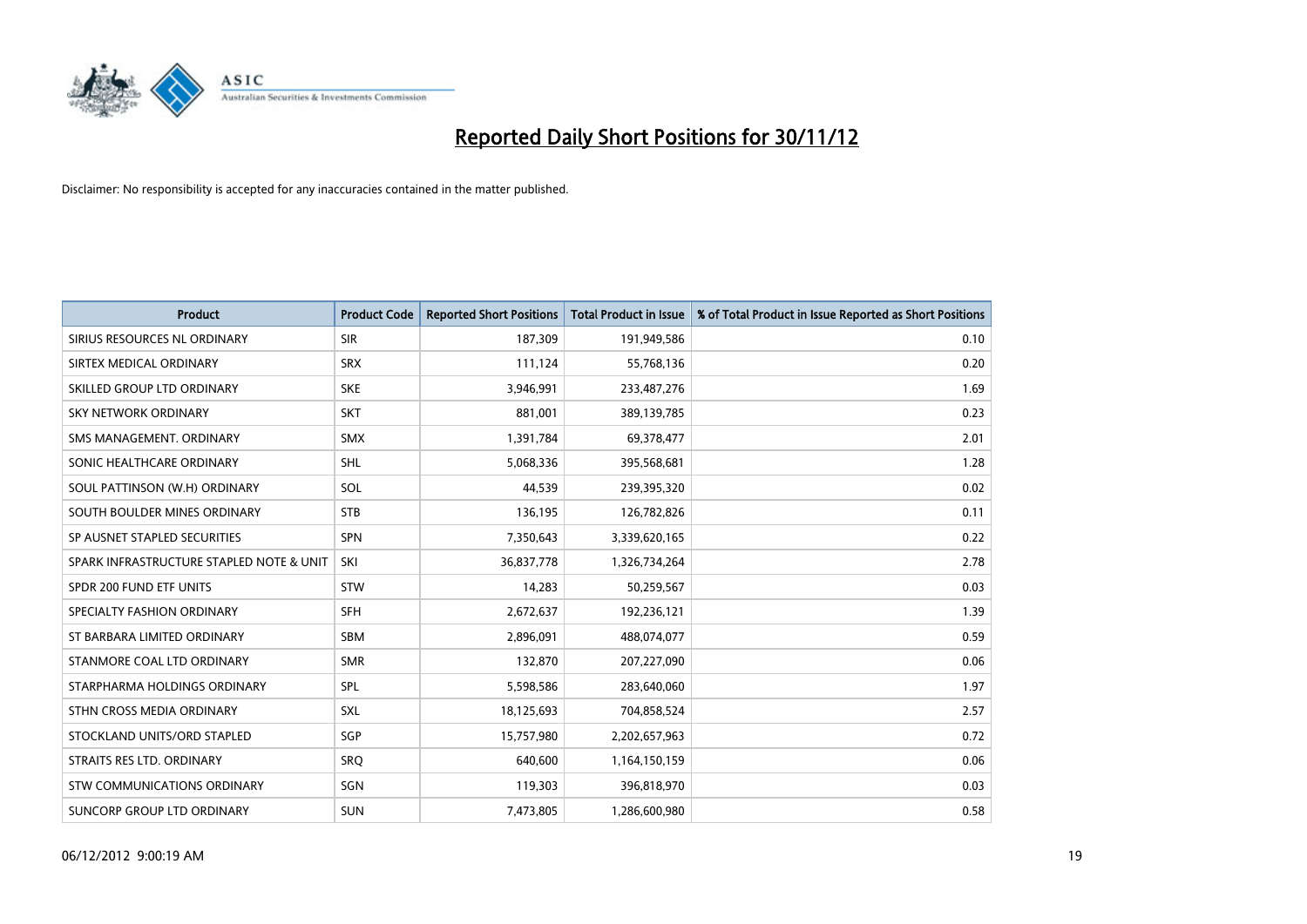

| <b>Product</b>                       | <b>Product Code</b> | <b>Reported Short Positions</b> | <b>Total Product in Issue</b> | % of Total Product in Issue Reported as Short Positions |
|--------------------------------------|---------------------|---------------------------------|-------------------------------|---------------------------------------------------------|
| SUNDANCE ENERGY ORDINARY             | <b>SEA</b>          | 2,887,929                       | 277,098,474                   | 1.04                                                    |
| SUNDANCE RESOURCES ORDINARY          | <b>SDL</b>          | 10,822,349                      | 3,066,227,034                 | 0.35                                                    |
| SUNLAND GROUP LTD ORDINARY           | <b>SDG</b>          | 118,391                         | 191,238,877                   | 0.06                                                    |
| SUPER RET REP LTD ORDINARY           | <b>SUL</b>          | 658,028                         | 196,382,811                   | 0.34                                                    |
| SYD AIRPORT STAPLED US PROHIBIT.     | <b>SYD</b>          | 11,685,171                      | 1,861,210,782                 | 0.63                                                    |
| SYRAH RESOURCES ORDINARY             | <b>SYR</b>          | 18,291                          | 133,869,590                   | 0.01                                                    |
| <b>TABCORP HOLDINGS LTD ORDINARY</b> | <b>TAH</b>          | 13,821,427                      | 734,015,737                   | 1.88                                                    |
| TANAMI GOLD NL ORDINARY              | <b>TAM</b>          | 556,715                         | 261,132,677                   | 0.21                                                    |
| TAP OIL LIMITED ORDINARY             | <b>TAP</b>          | 491.678                         | 241,295,311                   | 0.20                                                    |
| TASSAL GROUP LIMITED ORDINARY        | <b>TGR</b>          | 111,483                         | 146,304,404                   | 0.08                                                    |
| TATTS GROUP LTD ORDINARY             | <b>TTS</b>          | 4,533,747                       | 1,385,200,190                 | 0.33                                                    |
| TECHNOLOGY ONE ORDINARY              | <b>TNE</b>          | 160                             | 305,380,455                   | 0.00                                                    |
| <b>TELECOM CORPORATION ORDINARY</b>  | <b>TEL</b>          | 14,638,635                      | 1,857,548,099                 | 0.79                                                    |
| <b>TELSTRA CORPORATION, ORDINARY</b> | <b>TLS</b>          | 19,036,191                      | 12,443,074,357                | 0.15                                                    |
| TEN NETWORK HOLDINGS ORDINARY        | <b>TEN</b>          | 106,750,264                     | 1,437,204,873                 | 7.43                                                    |
| TERANGA GOLD CORP CDI 1:1            | <b>TGZ</b>          | 90,899                          | 163,612,019                   | 0.06                                                    |
| TEXON PETROLEUM LTD ORDINARY         | <b>TXN</b>          | 60,615                          | 245,039,848                   | 0.02                                                    |
| TFS CORPORATION LTD ORDINARY         | <b>TFC</b>          |                                 | 279,621,829                   | 0.00                                                    |
| THE REJECT SHOP ORDINARY             | <b>TRS</b>          | 2,674,382                       | 26,092,220                    | 10.25                                                   |
| THORN GROUP LIMITED ORDINARY         | <b>TGA</b>          | 471,387                         | 146,374,703                   | 0.32                                                    |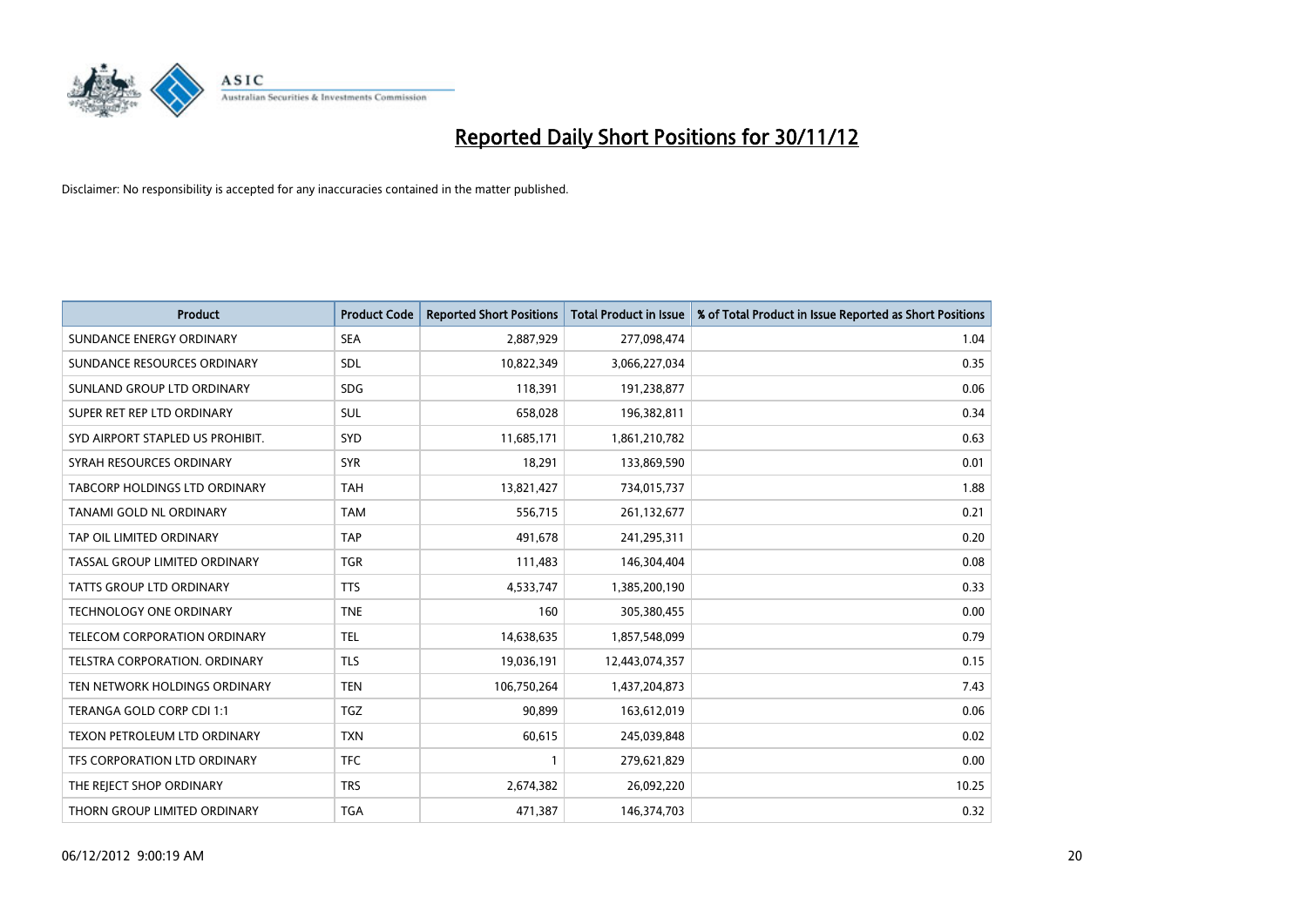

| <b>Product</b>                       | <b>Product Code</b> | <b>Reported Short Positions</b> | <b>Total Product in Issue</b> | % of Total Product in Issue Reported as Short Positions |
|--------------------------------------|---------------------|---------------------------------|-------------------------------|---------------------------------------------------------|
| <b>TIGER RESOURCES ORDINARY</b>      | <b>TGS</b>          | 2,946,218                       | 673,470,269                   | 0.44                                                    |
| TOLL HOLDINGS LTD ORDINARY           | <b>TOL</b>          | 31,918,506                      | 717,133,875                   | 4.45                                                    |
| TOX FREE SOLUTIONS ORDINARY          | <b>TOX</b>          | 567,545                         | 115,989,858                   | 0.49                                                    |
| TPG TELECOM LIMITED ORDINARY         | <b>TPM</b>          | 1,001,705                       | 793,808,141                   | 0.13                                                    |
| <b>TRADE ME GROUP ORDINARY</b>       | <b>TME</b>          | 154,122                         | 396,017,568                   | 0.04                                                    |
| <b>TRANSFIELD SERVICES ORDINARY</b>  | <b>TSE</b>          | 7,920,128                       | 512,457,716                   | 1.55                                                    |
| TRANSPACIFIC INDUST, ORDINARY        | <b>TPI</b>          | 3,164,424                       | 1,578,556,067                 | 0.20                                                    |
| TRANSURBAN GROUP TRIPLE STAPLED SEC. | <b>TCL</b>          | 7,304,848                       | 1,461,665,097                 | 0.50                                                    |
| TREASURY WINE ESTATE ORDINARY        | <b>TWE</b>          | 19,113,815                      | 647,227,144                   | 2.95                                                    |
| TROY RESOURCES LTD ORDINARY          | <b>TRY</b>          | 15,743                          | 91,318,649                    | 0.02                                                    |
| UGL LIMITED ORDINARY                 | UGL                 | 7,627,598                       | 166,315,038                   | 4.59                                                    |
| UXC LIMITED ORDINARY                 | <b>UXC</b>          | 1,493,805                       | 308,056,885                   | 0.48                                                    |
| <b>VENTURE MINERALS ORDINARY</b>     | <b>VMS</b>          | 331,274                         | 287,320,170                   | 0.12                                                    |
| <b>VIRGIN AUS HLDG LTD ORDINARY</b>  | VAH                 | 37,648,899                      | 2,455,775,111                 | 1.53                                                    |
| VITERRA INC CDI 1:1                  | <b>VTA</b>          | 10                              | 68,629,939                    | 0.00                                                    |
| <b>VOCUS COMMS LTD ORDINARY</b>      | <b>VOC</b>          | 73,762                          | 77,111,341                    | 0.10                                                    |
| WATPAC LIMITED ORDINARY              | <b>WTP</b>          | 8,701                           | 184,332,526                   | 0.00                                                    |
| <b>WDS LIMITED ORDINARY</b>          | <b>WDS</b>          | 7                               | 144,740,614                   | 0.00                                                    |
| <b>WEBJET LIMITED ORDINARY</b>       | <b>WEB</b>          | 369,894                         | 71,065,929                    | 0.52                                                    |
| WESFARMERS LIMITED ORDINARY          | <b>WES</b>          | 26,410,424                      | 1,006,587,637                 | 2.62                                                    |